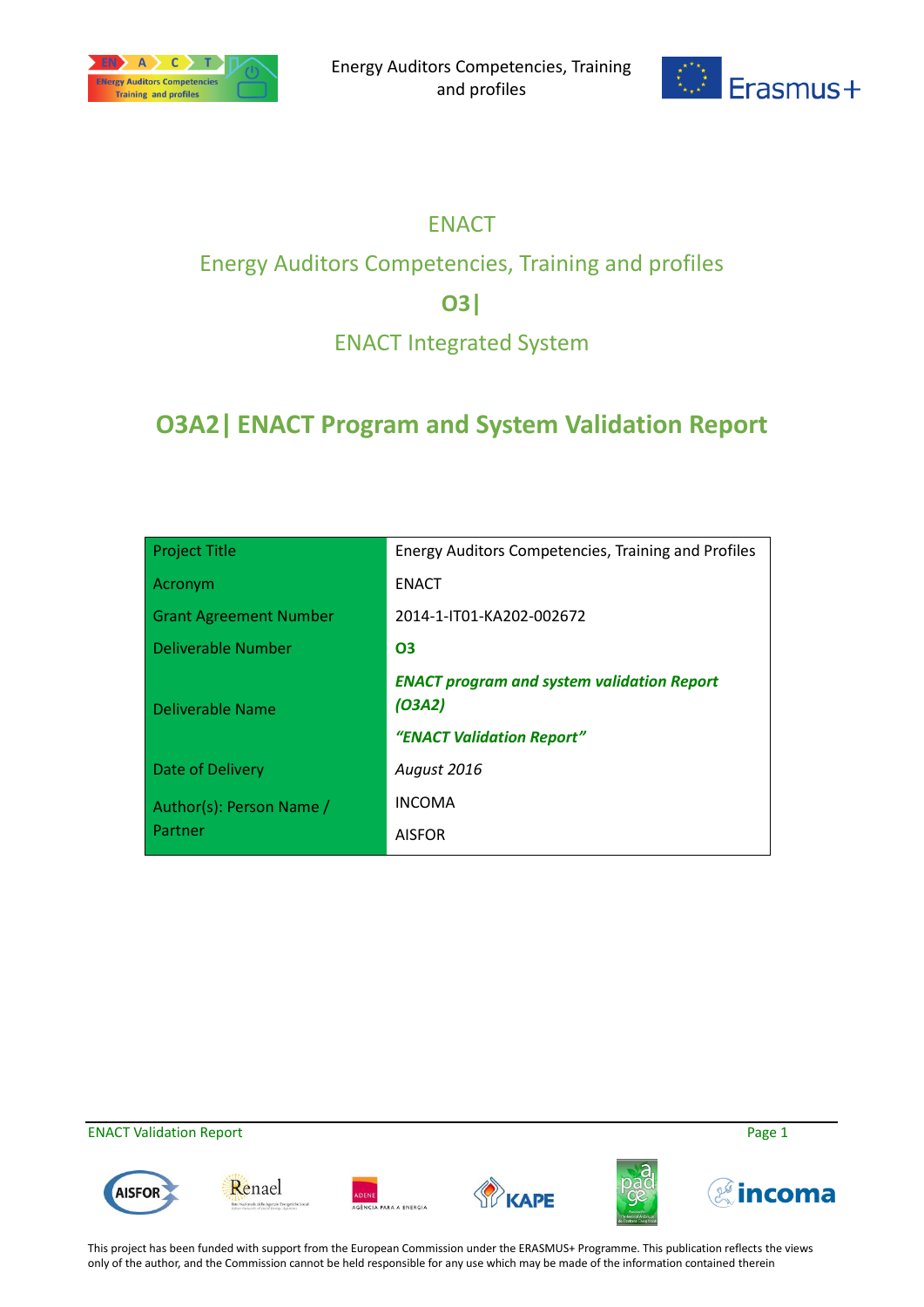



# Table of Contents

| 2.1           |  |
|---------------|--|
| $2.2^{\circ}$ |  |
| 2.3           |  |
| $2.4^{\circ}$ |  |
|               |  |
| 3.1           |  |
| 3.2           |  |
| 3.3           |  |
|               |  |
|               |  |
|               |  |

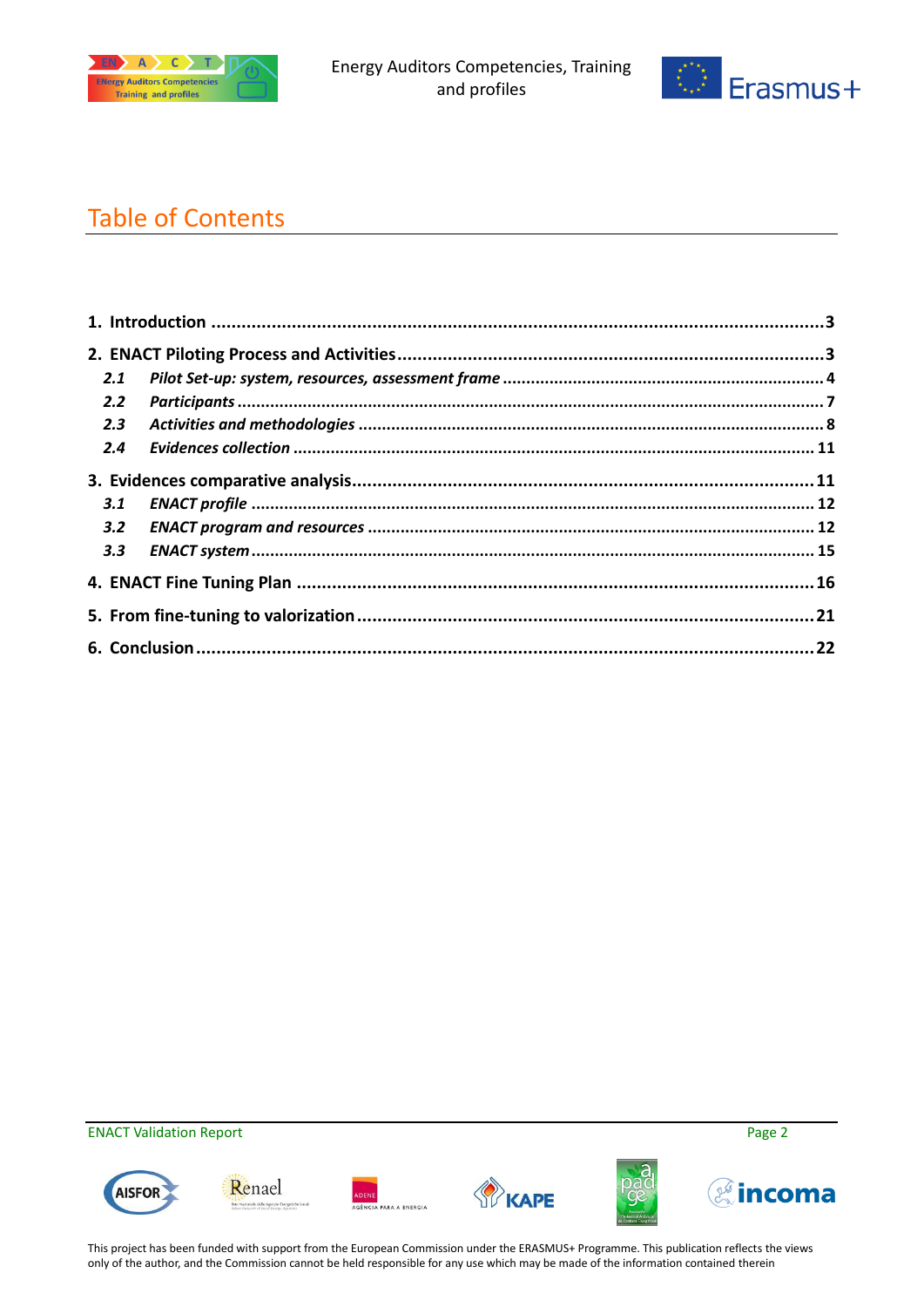



### <span id="page-2-0"></span>**1. INTRODUCTION**

The document is aimed at reporting, comparing and analysing the validation actions carried out in all partners countries (IT, ES, PT, PL), highlighting the main actors involved, activities realised and evidences collected. More specifically, the present document describes the piloting process and gathers the results obtained during the implementation of relative activities in Poland, Portugal and Spain; it integrates them with the main evidences collected within the wider (in goals, scope and activities) Italian piloting. This is done to allow a comparative analysis of piloting evidences in order to: carry on ENACT fine-tuning, build an integrated fine tuning plan, lay the foundation of the valorisation strategy, at both European and national levels, of ENACT system, program and resources (as reprised in ENACT Recommendations document, available in the project website and in the European Dissemination Platform).

### <span id="page-2-1"></span>**2. ENACT PILOTING PROCESS AND ACTIVITIES**

Consistently with the project plan, scope and architecture, piloting activities have been planned and realised in Italy and in the other countries in a differentiated manner, although within a common conceptual and methodological frame:

- In the partners countries (ES, PL, PT), the piloting process has been aimed at validating national ENACT professional schema, training programme and learning system. More specifically, the goal of the activity was to collect stakeholders' feedback in order to validate the ENACT profile (further to previous activities carried on in the previous steps of the project), training programme and system, assess their opinion about the system functionalities, the effectiveness of the programme and aspects missing or that should be improved (if any);
- In Italy, a focused and wide piloting action of the overall ENACT training programme and learning system was carried out with professionals of different Italian regions and included the delivery of the ENACT training program. Due to the relevance and extent of the Italian ENACT piloting (featured by greater and different timeline, tasks and resources employed, as well as inputs and expected outputs), the ENACT piloting has been described in a standalone report, available in the project website and in the European dissemination platform

Italian piloting activities has been coordinated by AISFOR and realised by AISFOR and RENAEL. The coordination of pilot activities in Poland, Portugal and Spain was under the responsibility of INCOMA, with the support of AISFOR, project coordinator. Project partners were individually responsible for adequately implementing the necessary actions at national level for obtaining the evidences required, according to the formats, timeline and methodology defined in the abovementioned Operative Plan and for preparing the corresponding National Report. The Piloting

ENACT Validation Report Page 3 Renael **AISFOI**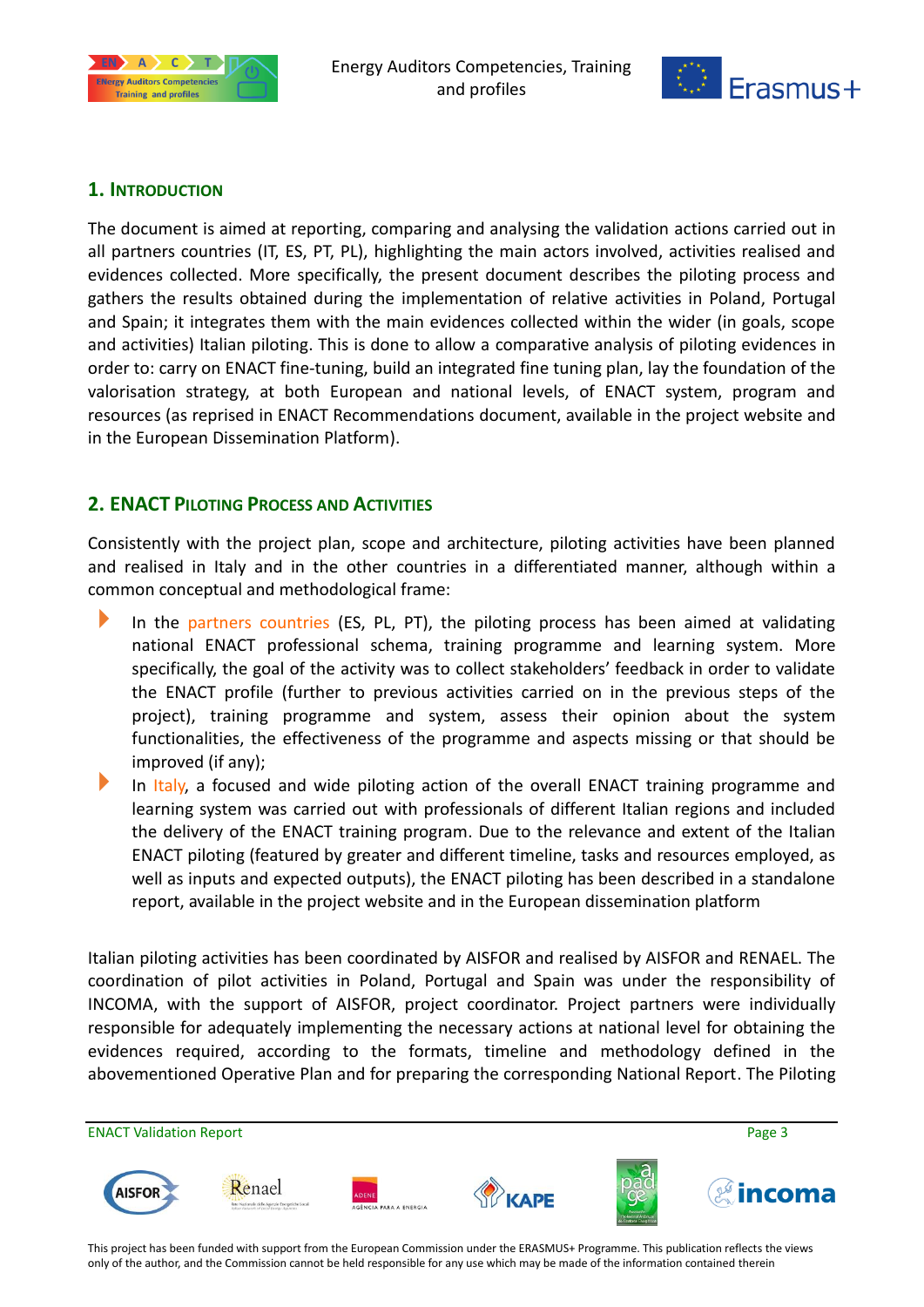



Operative Plan describing the goals, methodology, inputs and evidences to be collected is annexed to the overall Operative plan of the third project intellectual output.

#### *2.1 Pilot Set-up: system, resources, assessment frame*

<span id="page-3-0"></span>ENACT system set-up activities has been carried on, as described in the "System set-up" describing its technological and methodological choices, dimensions and features as well as its architecture, branches and courses created main learning areas and tools. The ENACT system set-up has foreseen the creation of two main branches:

 $\ddot{\phantom{a}}$  the Italian one (enactplus). According to the features of the Italian piloting, foreseeing the fruition of the overall program and units, additional personalisation and setup activities have been carried on per each learning outcomes and units (including the learning tests and the customers assessment); *System Set-Up*

- $\blacktriangleright$  the European one; his second is articulated itself in:
	- one common "European" course, English-based, integrating all the english resources collected, shared, integrated and "ENACT personalised" by partners at the previous project activities;
	- one course for each partner country (learning areas, tools and resources in the partners language).

Each group of piloting participants has been given the access to both European and proper national course access. At the piloting completion (June 2016) users have been migrated and associated with a single common account named " enact-en "on a European subsidiary of ad hoc configured platform and, at the same time that Enactplus, with the second level domain called" Enact "(http://enact-ais4fad.talentlms.com) where it was held.

The ENACT system set-up document, and the annexed guidelines and other supporting resources are available in the project website and in the European dissemination platform.

**Program architecture** has been integrated in the learning areas, by identifying: course information, navigation supporting resources, course modules and learning unit description. The set-up activities have been also related to:

*Pilot Set-Up*

- the **participants** selection and, in the Italian case, the **trainers** selection (and their coordination);
- the definition of the piloting **assessment frame and tools**: templates annexed to the Operative plan for the not Italian countries; the overall ENACT piloting evaluation frame (as described in the document "ENACT assessment frame" annexed to the partners ECVET MoU) has been personalised and the itinere and ex post tools developed;
- the integration of the english and country-based available learning and support resources in each ENACT course;

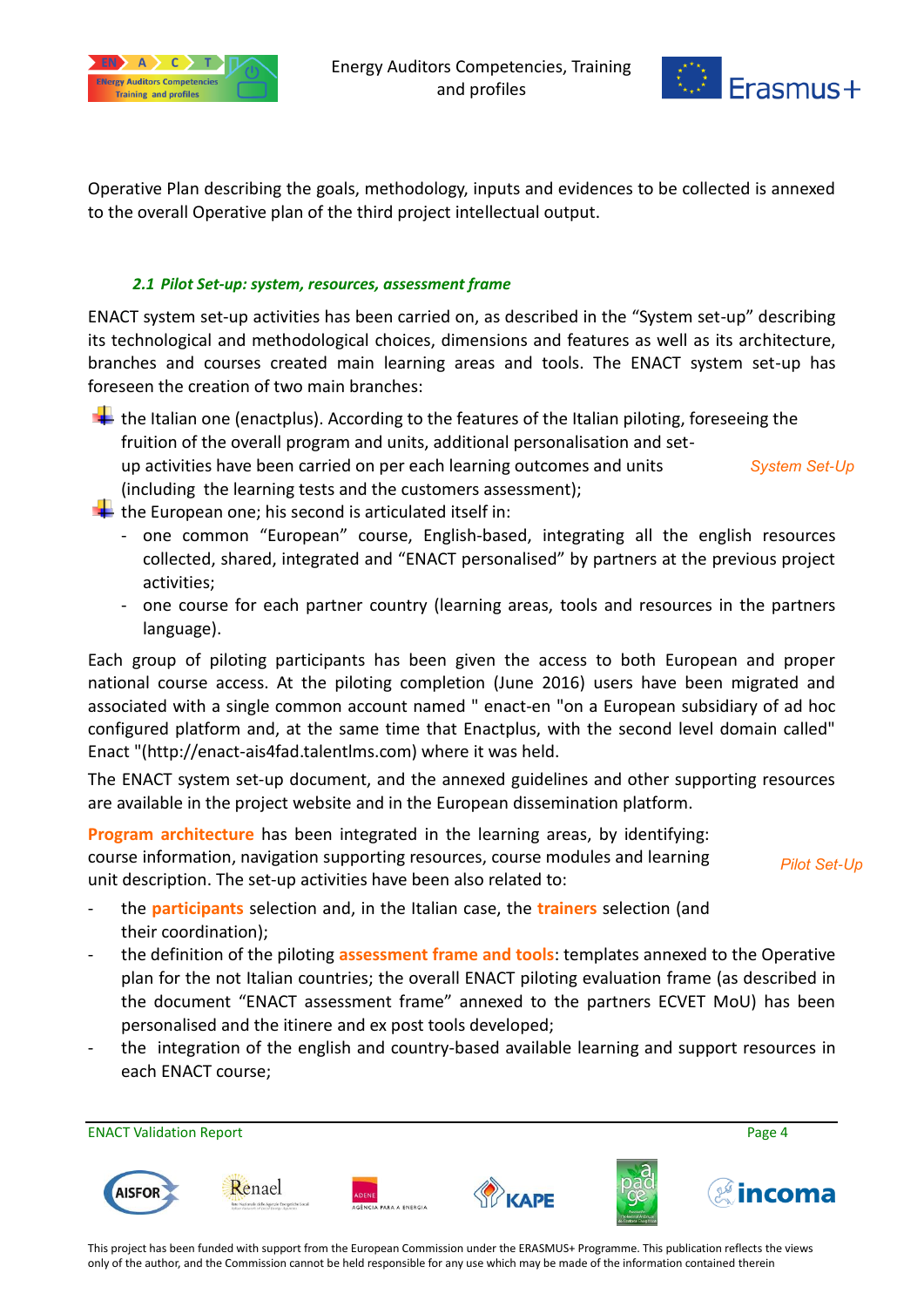



- for the Italian branch, per each learning unit the **learning and supporting resources** has been developed and integrated:
	- o starting from the learning resources transferred and enriched in the previous stage and integrated within the European level ENACT course (Italian participants has also been allowed to access the European training course);
	- o enriching and personalising these resources according to the relevant national scenario (and language solution)
	- o using a commented slide methodology and technical solution (allowing the fruition and learning tracking).

At the Italian level, the qualification frame has been extensively validated in the previous project stages. However, the scientific coordination of Italian trainers (aimed at preparing the customised learning resources per each learning outcome) as represented another relevant opportunity to validate the profile and curriculum. The rich evidences collected by participants on professional and training effectiveness have furnished further validation base. *Italian pilot*

As regarding the ENACT system, program and resources, participants has been attending the overall ENACT program, articulated in 10 modules and 35 learning units with and overall duration of 80 hours and delivered by asynchronous distance learning methodologies. Per each learning unit (and at the module completion) participants has also done the learning test (allowing the application/validation of the ECVET system) and the satisfaction evaluation questionnaires. Finally, participants have participate to the social interaction area ENACT 2.0.

At the other national levels, in order to ensure that relevant qualitative and quantitative evidences would be obtained, partners were required to undertake two different actions:

*Partners countries pilot*

- on the one hand, Consortium members shared the ENACT qualification scheme and training program;
- on the other hand, they provided stakeholders' access to the ENACT system and its resources.

A strong emphasis was put on the need to realise both types of activities in order to involve a representative number of stakeholders, especially considering that these activities employed different methodologies and tools.

Indeed, the sharing of the ENACT qualification scheme and training programme was conceived to be implemented through meetings, focus groups and/or individual interviews - in presence or at distance - using telephone calls and/or Skype, among others deemed adequate. Guidelines for in presence and at distance activities were provided in the O3-A2 Operative Plan (annexed to the

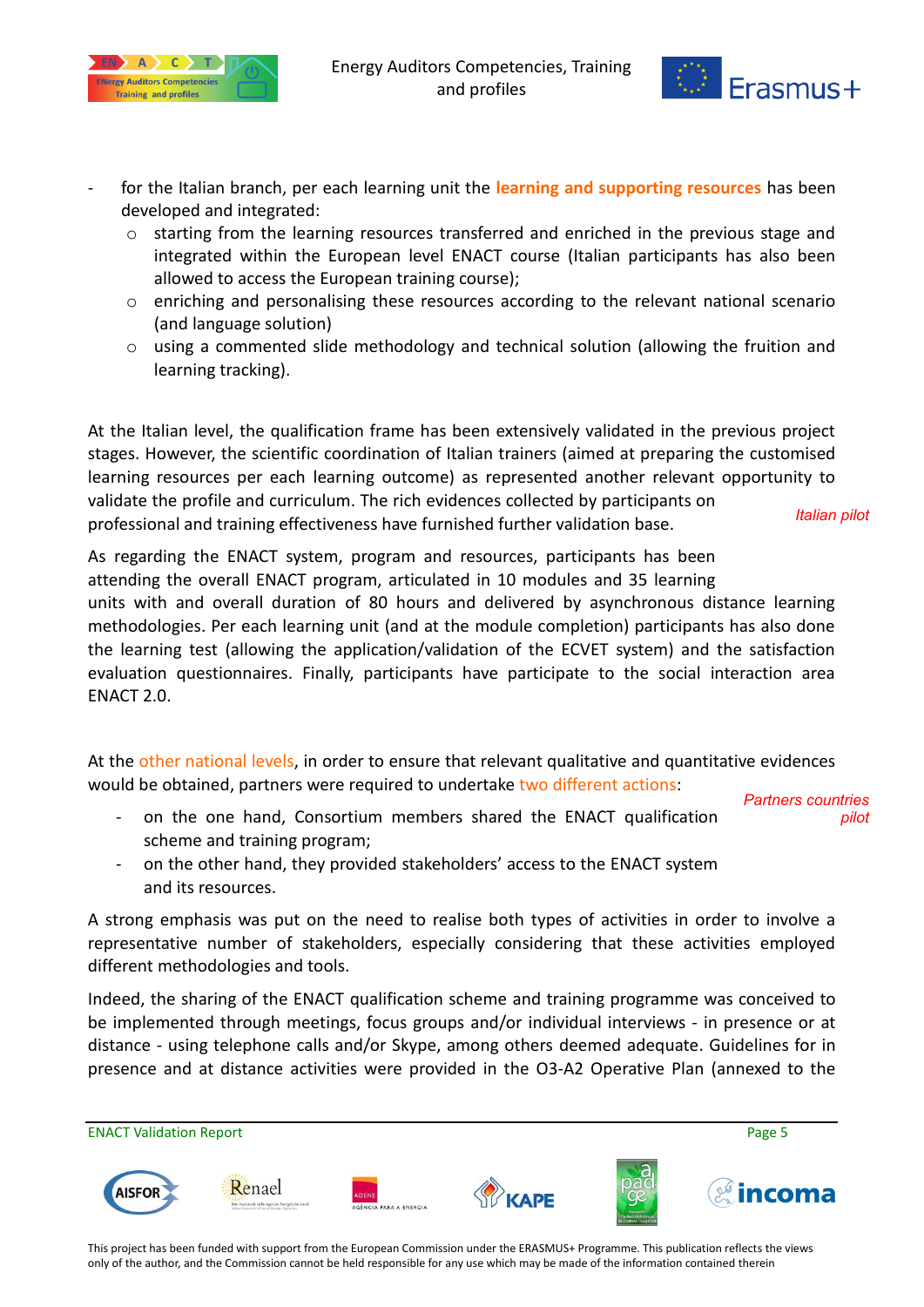



overall IO3 plan) and, whereas meetings and/or focus groups were the methods favoured by the Consortium to share, validate and collect feedbacks from stakeholders, each partner individually assessed the methods that were more effective according to the regional/national context.

On the other hand, in order to access the ENACT system and its resources, each partner country was given a username/password by AISFOR that partners provided to the selected piloting target. Each user used the mentioned login details to enter and navigate the system, access the learning outcomes and the resources provided and complete an evaluation questionnaire according to the template included in the Operative Plan.

In what concerns the different inputs to implement the abovementioned activities, Consortium members were required to make available to stakeholders a set of relevant documents that allow them to acquire insight on the different aspects to be evaluated and consequently provide appropriate feedback, namely:

- ENACT Energy Auditor profile and qualification scheme;
- ENACT training programme;
- ENACT programme learning units (abstracts as text file);
- ENACT system presentation (a template was provided and then customised by each partner individually at national level);
- ENACT system and materials (system translated into partners' national languages and materials uploaded in partners' country-level course).

Additionally, Consortium members had the possibility of facilitating other customised materials, in which case a copy was included in the National Report prepared by the corresponding partner.

Moreover, it is also important to highlight the different types of stakeholders targeted by piloting activities in Poland, Portugal and Spain. Indeed, validation activities were addressed to:

- 1) Qualification institutions;
- 2) Certification institutions;
- 3) Professionals and end users;
- 4) Research and learning centres, as well as VET schools and Universities;
- 5) Students and other potential users of the ENACT program, according to the entry level defined at each partner's national level;
- 6) Energy agencies, private companies and associations working on the energy field.

As mentioned before, the results of activities implemented by each project partner were gathered in a National Report according to the template included in the Operative Plan, and detailed the main outputs and evidences obtained.

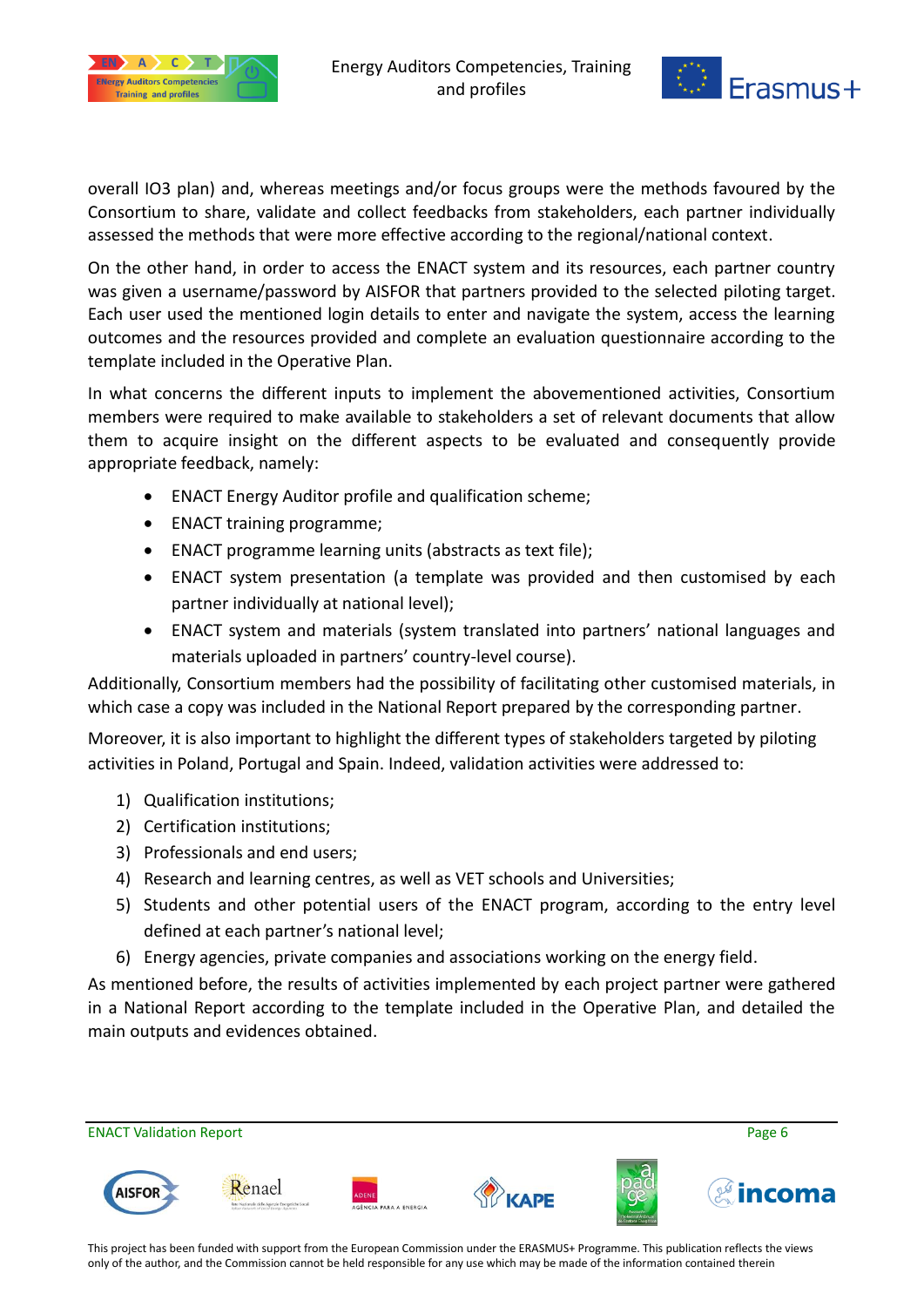



The results obtained and the tools used during national validation activities will be described in this section, whereas a more critical analysis will be included in section 3 of the current document, also detailing fine-tuning and valorisation aspects and conclusions.

#### *2.2 Participants*

<span id="page-6-0"></span>A total of **267 participants** were involved in piloting activities: **144 participants** in Italy and **123 participants** in Poland, Portugal and Spain, as shown in the following picture.



This figure reaches and surpasses the minimum established in the project proposal and Operative Plan, which states that each partner was required to involve at least 15 participants in these activities; the same at the Italian national level (144 participants instead of 45).

The enlargement of the participants number and of the regions involved is related to the great interest shown to the initiative and, consistently, **its relevance in terms of learning and professional needs** also with reference to the employment (and training needs) potential impact of the ongoing approval of the European standard on Energy Auditor (11627) and of the national/regional policies and programs related to the improvement of the "energy efficiency" system. These themes, also reported in the first section of the evidences analysis, par. 3.1) have represented the ENACT profile main scenario (as in the first project outputs) and, at the same time, represent the main valorization frame, as further deepen in the ENACT Recommendations (available in project website and European dissemination platform). The participants enlargement as been approved at each national level and from the all Consortium considering the precious opportunity (without modifying project timeline and budget) to collect wider and richer feedbacks on all the relevant dimensions, including the training and job effectiveness and potentials.

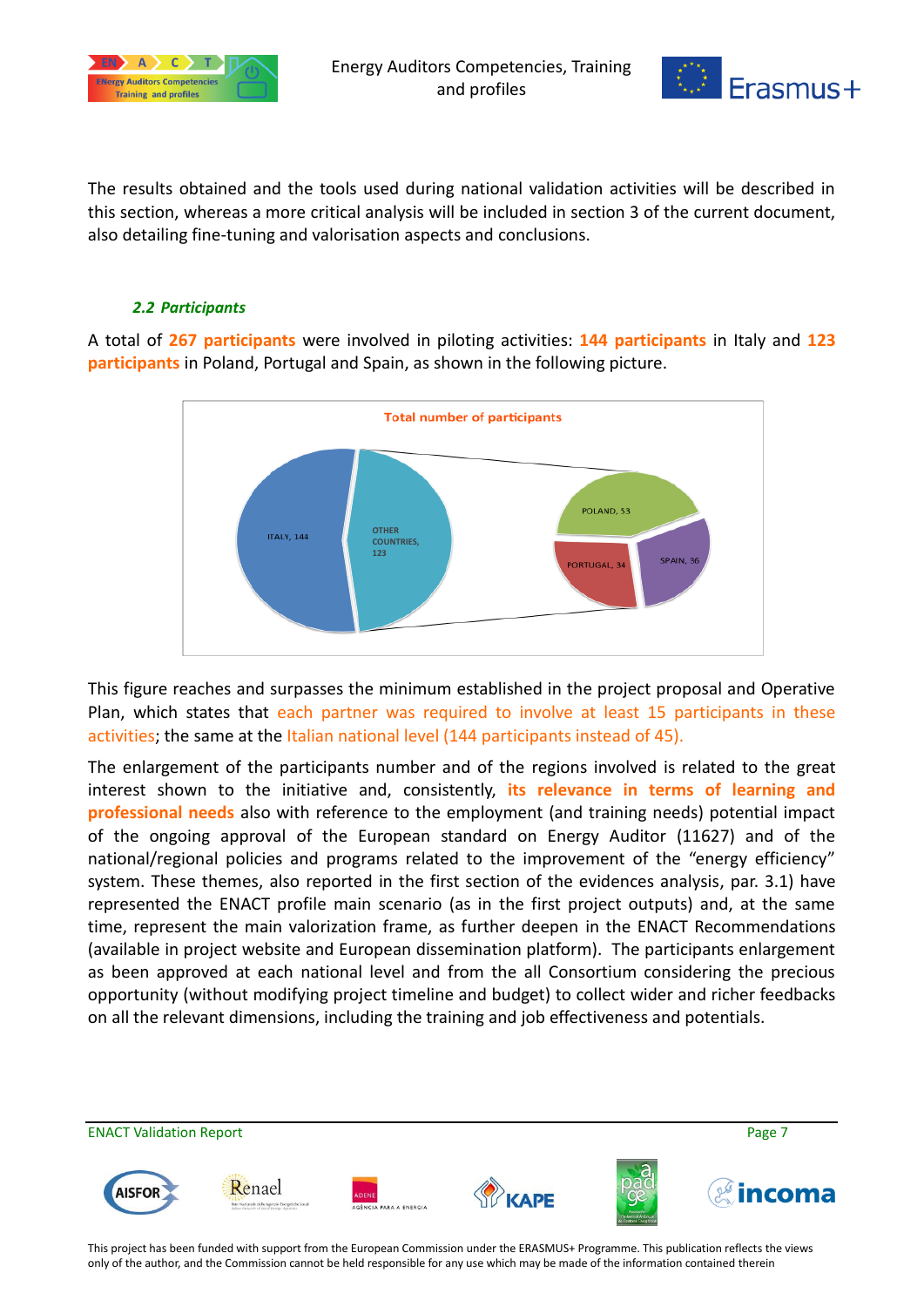



Stakeholders' profile was varied and in line with the different types of stakeholders defined in the Operative Plan. Indeed, stakeholders involved encompass:

- **Educational actors** professors and academics from Higher Education Institutions and VET teachers with expertise on topics related and relevant to the project, namely energy efficiency and energy management. In the Italian piloting, part of them has been actively involved as ENACT trainers that realised the ENACT Italian learning resources, starting from: the ENACT curriculum and learning outcomes architecture; ENACT learning resources developed and shared by partners in the previous project stage; distance learning methodological frame employed for the ENACT piloting.
- **Students** from Higher Education with knowledge on energy and buildings, who at the same time are potential beneficiaries of the ENACT programme;
- **Companies** and **Professionals** working in the energy sector, including energy auditors, energy managers and experts on energy certification of buildings, who provided marketbased feedback and are also potential beneficiaries and end users of the ENACT programme. This the main target involved within the Italian piloting have been represented by this target in order to strength the robustness of results on terms of both professional (and employment potential) and training (and employability potential). In this target cluster are included also **energy agencies** (representatives and/or professionals), **private companies and associations** working on the energy field;
- Representatives of **public institutions and regional administrations** with specific expertise and intervention on the different aspects related to professional qualifications and the energy sector.

All targets have been also involved in the first piloting activities (within ENACT communication and promotion activities) as well as during and after the piloting deployment, supporting on going fine tuning and evaluation evidences analysis.

#### *2.3 Activities and methodologies*

<span id="page-7-0"></span>At the **Italian level**, after the system & resources set-up and participants selection, the piloting activities have begun. Some days before the starting of the ENACT program, participants were sent by email all the relevant information; they attend the overall program (10 modules, 35 learning units) in the period April-June 2016. Participants (technical and training) support and participation monitoring has been delivered along the overall piloting timeline. Participant interaction has been promoted within the ENACT forum. Participants satisfaction questionnaires has been delivered per each learning unit, per each module and at the course completion. Learning assessment test has been delivered per each learning unit and per module (so to deliver the Ecvet credits – and certificate - associated at each module).

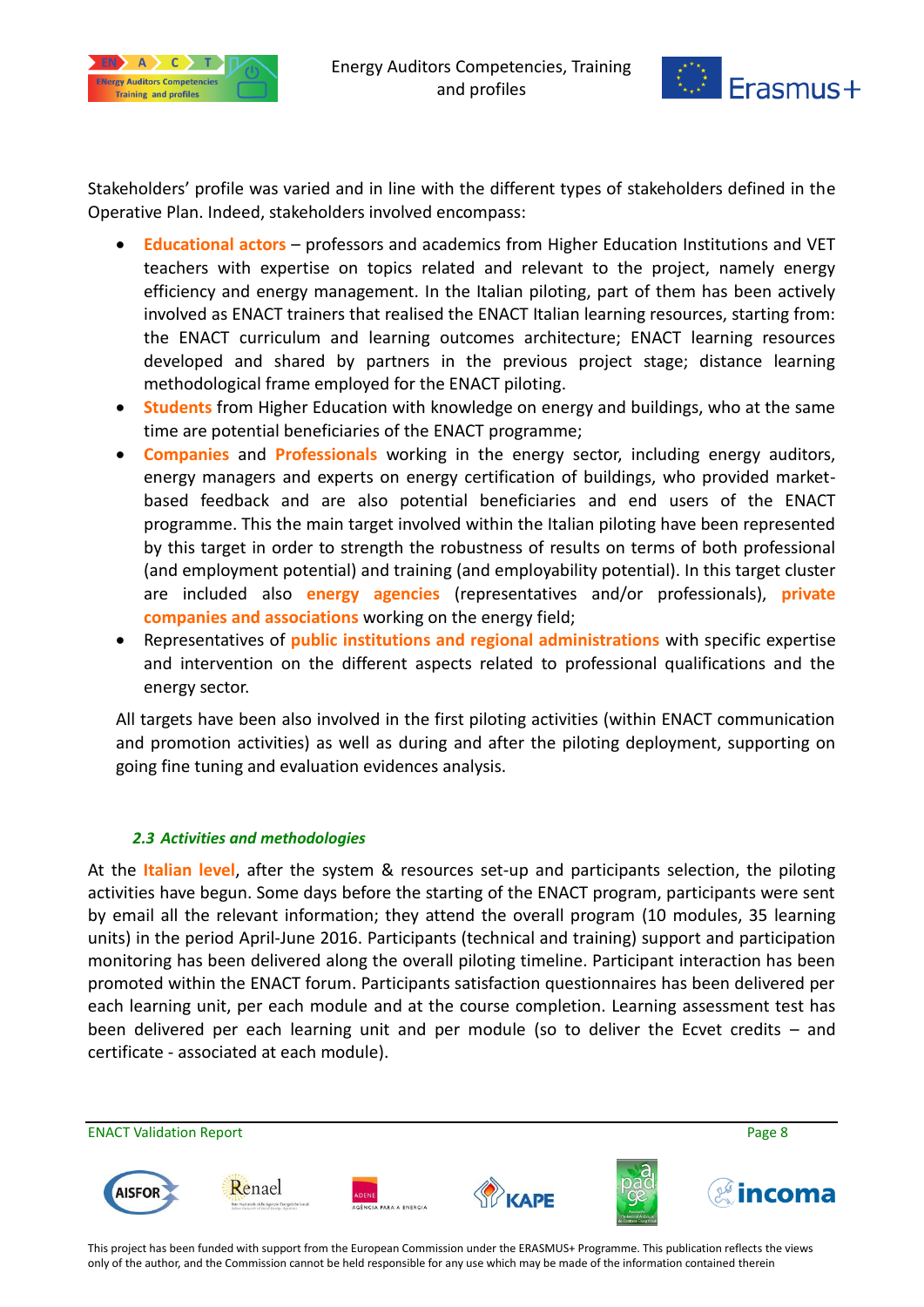



*For a deeper analysis of the Italian piloting activities, please refer to the Italian Piloting Report, available in the project website as well as in the EU dissemination platform.* 

At the **other countries level**, as above reported, Consortium members were required to implement **two different activities**, one aimed at engaging in a **debate with stakeholders** in order to obtain feedback on the ENACT qualification scheme and training programme; and the other intended to grant **access to the ENACT system** and obtaining corresponding evidences.

However, each partner selected on an individual basis the methods most suitable to their national and/or regional context. Indeed, the Operative Plan provided the guidelines for partners to implement the two different activities, using both in presence (such as meetings, focus groups or interviews) and at distance (for example, using individual interviews over the phone or a videoconference system) communication tools.

Furthermore, the timing of the activities to be undertaken was defined by project partners. Indeed, each Consortium member had the possibility of carrying out the activities in one single session (presenting and engaging on a debate on the ENACT qualification scheme and training programme and the accessing the system and collecting evidences on the system) or in different moments (for example, in one session presenting and debating on the ENACT qualification scheme and training programme and presenting the system and then allowing stakeholders to access the system according to their convenience. However, this would require a subsequent follow-up in order to ensure that their filled in the evaluation questionnaire on the ENACT system and also to collect qualitative feedback that would arise from a debate on the system).

It is possible to conclude that all validation activities capitalised on the organisation of the Second ENACT Multiplier Event (in separated and dedicated sessions), which addressed the same project outcomes targeted by pilot activities, that is, the ENACT training programme (O2) and system (O3). This allowed Consortium members to generate synergies and ensure stakeholders' involvement.

Indeed, considering the obvious constraints in terms of time and resources that stakeholders are able to allocate to project actions (being Multiplier Events or other activities directly related to the implementation of intellectual outputs), the definition of different methods to combine both activities allowed partners to comply with both project actions while not doubling the number of requests to stakeholders. Despite achieving an adequate number of stakeholders involved and obtaining relevant feedback on the different aspects required, some partners expressed some difficulties faced to engage institutions and receive feedback with the level of detail they expected, which is a clear sign of the time constraints mentioned before.

Consortium members implemented face-to-face meetings at national level on the same day of the Second Multiplier Event, thus complementing these activities with communication with stakeholders via e-mail. Indeed, in Poland and Portugal the contacts maintained via e-mail after

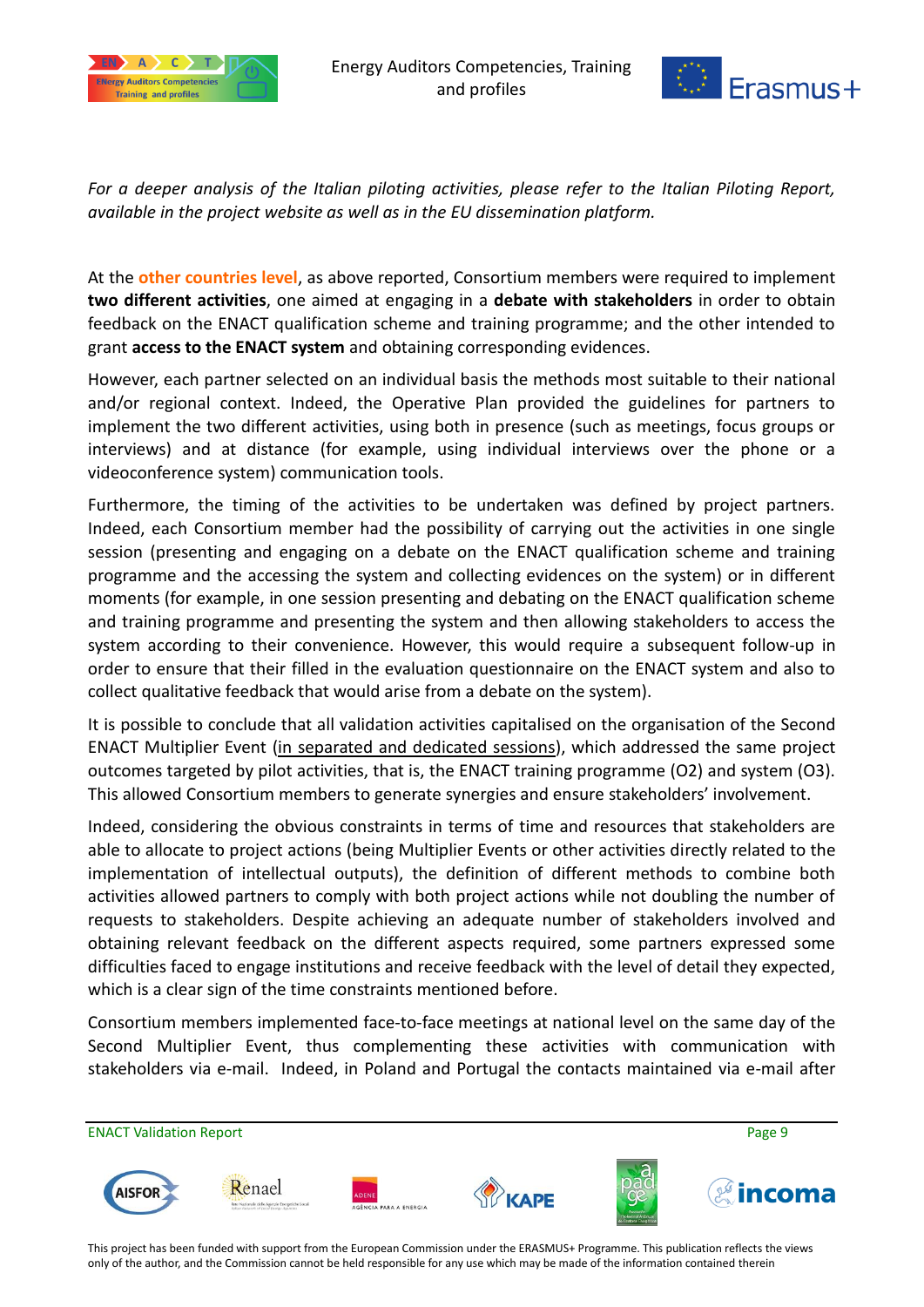



the onsite meeting allowed stakeholders to access the system and fill in the corresponding evaluation questionnaire. Additionally, in Portugal, the ENACT qualification scheme and training programme was also shared via e-mail. In Spain, system access and debate was included as part of the face-to-face meeting and stakeholders were then given the opportunity to further navigate the platform individually, outside of the meeting.

Therefore, it is possible to conclude that all **partners favoured face-to-face meetings** to obtain feedback on the ENACT profile and training, **in some cases complementing the meetings with at distance communication** (e-mail). Whereas **system presentation was done mostly in presence**, system access and feedback was implemented both in presence and at distance.

The Italian piloting has been mainly carried implementing distance learning and distance communications (skype, emails) with trainers and with participants. In the other countries, as previously reported, it is also possible to observe **that the majority of activities were implemented face-to-face**; only in Portugal 29 participants has been involved in distance learning activities. Meetings were the preferred face-to-face activity and e-mail was the preferred at distance communication tool and complemented face-to-face activities.

It should be added here that in the cases of Poland and Spain, all attendees to face-to-face activities aimed at carrying out the ENACT programme and system validation were also contacted during at distance communication tools (e-mail). Therefore, considering that each stakeholder was primarily involved in an onsite meeting and that communication via e-mail was complementary, these persons were considered as attendees to the onsite meetings.

In Portugal, however, both situations occurred: a face-to-face meeting with stakeholders was organised on the same day of the Second Multiplier Event and at distance communication was maintained with stakeholders not participating in the mentioned meeting, which should be considered not as follow-up communication but as a separate action.

It is also important to highlight here that even though Consortium members were required to implement two activities (focus groups with target and stakeholders as well as guided system access), they had the possibility of implementing both activities simultaneously, thus taking advantage on the synergies created. Due to the wider goal and scope of the Italian piloting, targets and stakeholders have been involved:

- along the overall piloting lifecycle, starting from the participants and trainers selection actions to the final evaluation activities in many different
- participants have been actively participating to the complete ENACT program, accessing all the ENACT program units and resources (including the learning testing and the customer satisfaction ones) and system tools (including the social area ENACT 2.0).

*For a deeper analysis of the Italian piloting activities, please refer to the Italian Piloting Report, available in the project website as well as in the EU dissemination platform.* 

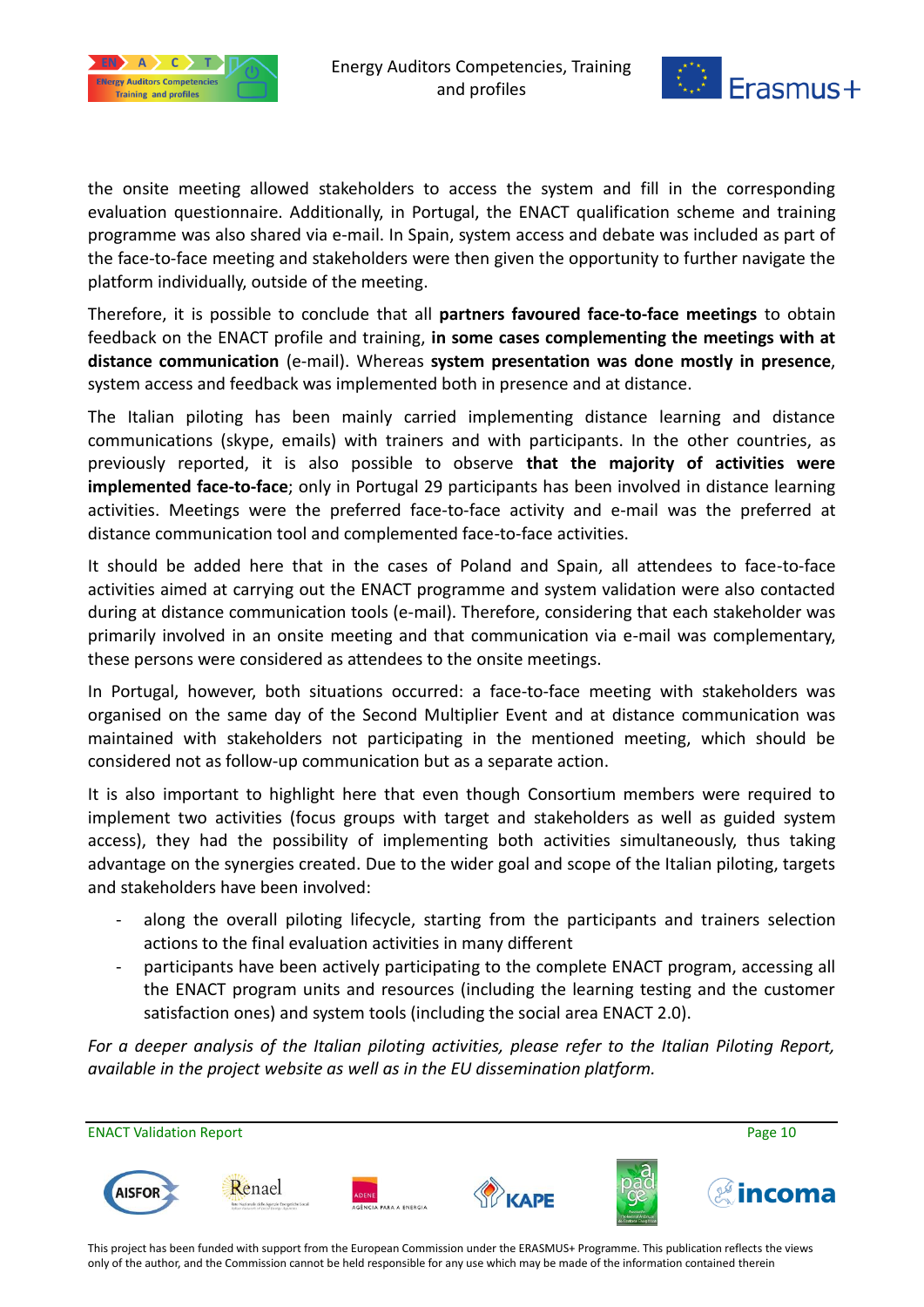



#### *2.4 Evidences collection*

<span id="page-10-0"></span>According to the activity Operative Plan, Consortium members were expected to collect feedback on the main ENACT outputs: the ENACT profile (O1), training programme and resources (O2) and system (O3). As mentioned before:

- the Operative Plan supporting the not-italian piloting included guidelines on the different aspects to be considered, namely proposing questions for each type of result to facilitate the implementation of the pilot activities. Operative plan and guidelines/templates are annexed t the overall piloting plan;
- the complete piloting evaluation system (in itinere and final; learning and satisfaction) for the Italian piloting is reported in the Italian Piloting Report, available in the project website as well as in the EU dissemination platform.

Even though some questions were common to all project results, such as aspects that were missing and aspects that could be improved, specific aspects were included for each output, namely:

- the adequacy of the ENACT qualification scheme to the labour market needs and the national/regional qualification framework;
- the ENACT ECVET system, the organisation of learning units and learning outcomes compared to the regional/national context and requirements;
- the duration of the ENACT curriculum, its entry-level criteria and assessment methodology, especially when compared to the regional/national context and requirements;
- the ENACT system accessibility and resources available.

Consistently with the piloting evaluation frame and tools defined, evidences has been collected:

- within not-italian piloting, during the debates with relevant actors. Feedback obtained via e-mail and the evaluation questionnaires on the system complemented the results obtained;
- within Italian piloting, on the bases of in itinere and final learning and satisfaction questionnaires. Interactions with participants – also within ENACT 2.0 – and with trainers complemented the results obtained.

#### <span id="page-10-1"></span>**3. EVIDENCES COMPARATIVE ANALYSIS**

Evidences obtained on the ENACT program, system and (learning & supporting) resources were very positive, both within Italian and not Italian piloting. The next paragraphs deepen the comparative piloting evidences analysis for each main ENACT result dimension (profile; program; system and resources).

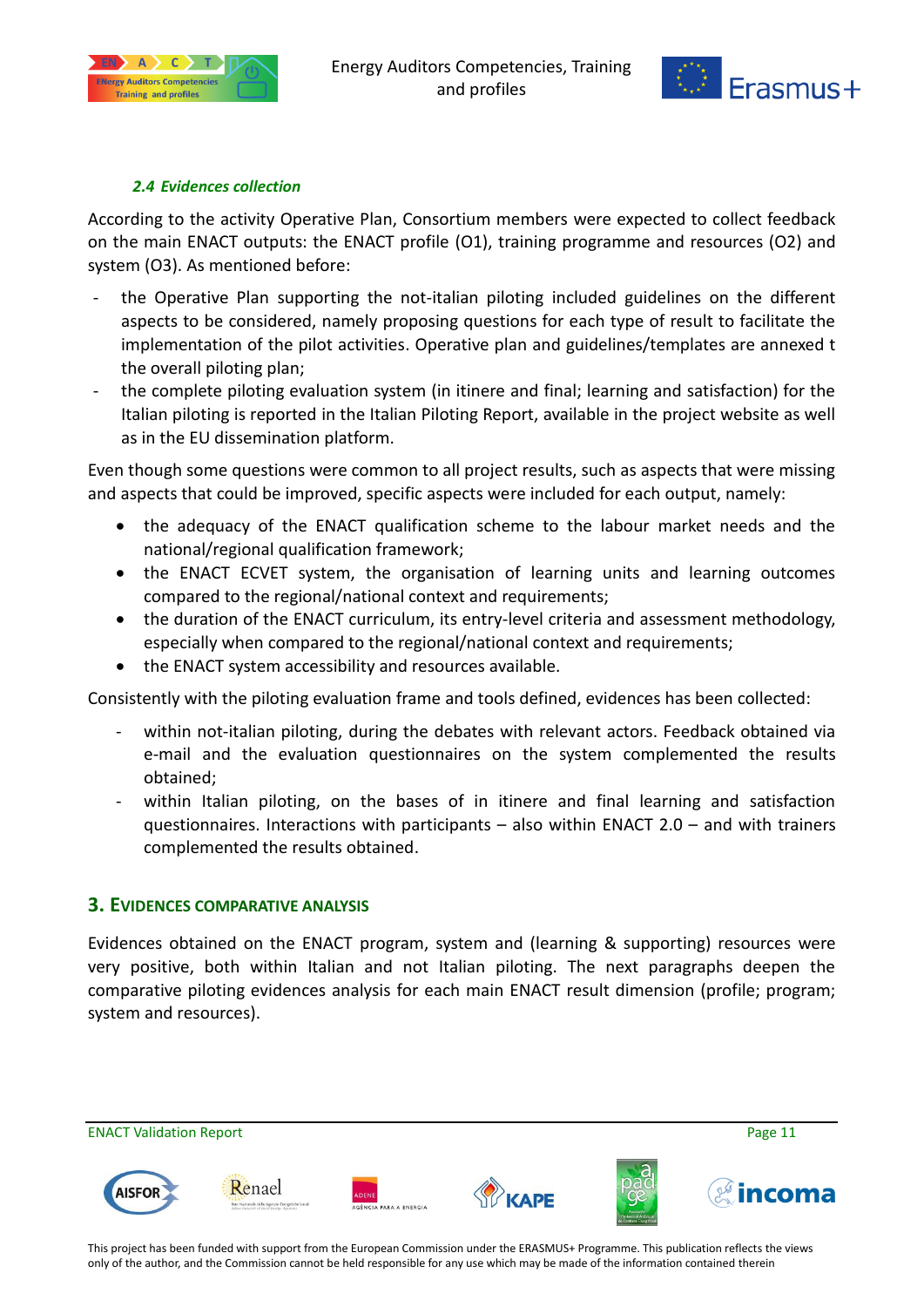



This analysis has supported the ongoing fine tuning action (with special reference to the Italian piloting), allow to define a common fine tuning plan (as in the next chapter 5) as well as contribute to the definition of the ENACT valorisation strategy and frame both at national and European level.

#### <span id="page-11-0"></span>*3.1 ENACT profile*

The evidences obtained on **the ENACT profile** demonstrate that it **is positively assessed** by stakeholders **and adequate to its purposes** and that it is an **important source of market homogenisation and regulation** to what is an essentially unregulated sector.

As already stated, the same enlargement of the number of participants and stakeholders involved (and their composition) confirm **ENACT training and employment relevance**. Its modular and **learning outcome-based architecture** as well as the modular **ecvet-based assessment** further improve its relevance and potential impact because allow to effectively deal with the present diversity within different national/regional qualification frames and labour market demand.

Despite the labour market differences in Poland, Portugal and Spain, stakeholders from all countries agree that **the ENACT profile should focus not only on the residential sector** but also addresses other sectors, such as the industry. Again, this would increase the possibilities of professionals and provide an answer to the labour market demand.

Furthermore, in Spain there is also a **current existing labour market demand for other professional figures** related to the energy efficiency sector (namely, the energy manager), which could be a potential valorisation for the Consortium.

#### <span id="page-11-1"></span>*3.2 ENACT program and resources*

The effectiveness of the **ENACT training programme** has been confirmed, within the wide Italian piloting, also taking into account the very high perception of participants of the positive learning achievements and relevant professional potentials gained by attending the course (a deeper analysis is reported in the ENACT Italian Piloting Report).

A positive evaluation of the ENACT program has been confirmed by stakeholders involved into the not-italian piloting; they mainly highlighted as very interesting and distinctive aspects its **modular structure,** the inclusion of **technical and transversal aspects**, such as marketing and communication strategies, its features/opportunities in accessing by **distance learning** systems.

The **modular approach** (learning outcomes- and ecvet- based), coupled with the existence of an **entry-level test** and the definition of (or the possibility of defining**) different entry levels based on beneficiaries' previous knowledge and expertise** allow a wider and effective path to the adaptation of the ENACT training programme according to the participant profile. Indeed, stakeholders (especially the ones from Portugal and Spain) suggested the customisation of the ENACT training programme, which ultimately would allow beneficiaries:

ENACT Validation Report **Page 12** and 20 and 20 and 20 and 20 and 20 and 20 and 20 and 20 and 20 and 20 and 20 and 20 and 20 and 20 and 20 and 20 and 20 and 20 and 20 and 20 and 20 and 20 and 20 and 20 and 20 and 20 and 20 Renael **AISFOR**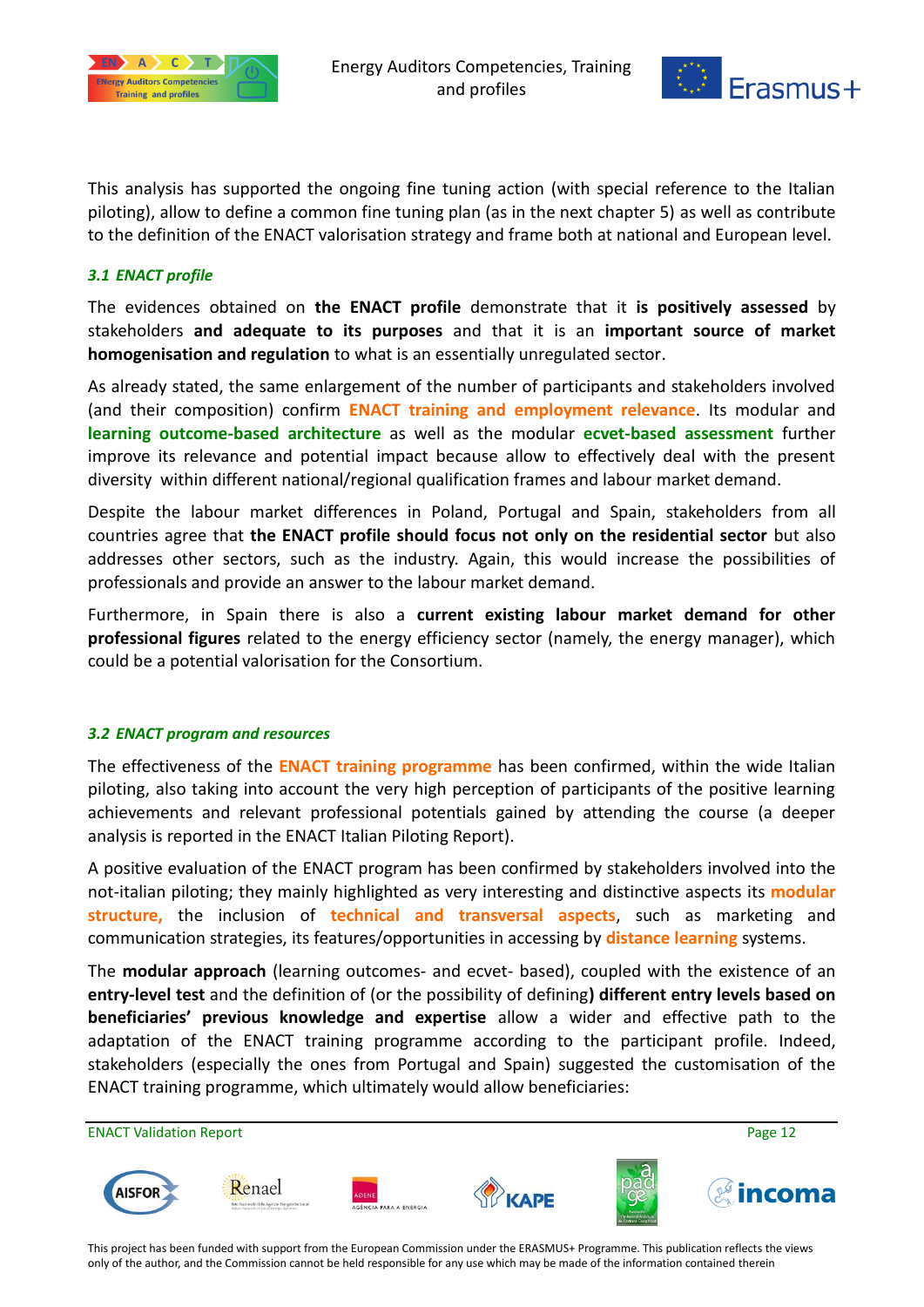



- to have recognised previous knowledge and/or professional experience, thus making the training more attractive and personalised;
- to integrate the ENACT fruition with other education and training paths. ENACT training, in fact, cannot be sufficient in terms of training hours to provide students with all the knowledge, skills and competences necessary to perform energy audits, especially if a participant that does not possess relevant previous knowledge and/or experience. In that sense, it should be highlighted that the purpose of the ENACT training programme is not to replace tertiary education but to provide the minimum competences for every participating country, thus building beneficiaries' capacities to carry out effective energy audits and assessing skills for that purpose.

This aspect will also allow a dynamic alignment between training entry level and professional certification (with reference nowadays to 16247) entry level, between education and job systems.

In general, according to the answers to the questionnaires, **all modules were accessed, as well as all learning units and the corresponding materials and resources.** The assessment of modules, learning units, materials and resources has gained in both piloting a very positive feedbacks.

The analysis of the Italian piloting evidences has allowed, learning unit per learning units (and then module per module and aggregated course) to correlate the positive feedbacks on the unit/module among diverse assessment item, so to better ground the evaluation of the perceived learning (and employability) effectiveness.

In the not-italian piloting as well modules' content was considered to be consistent with the objectives, which were clearly defined. The organisation of the modules and learning units were also positively reviewed by survey respondents. Abstracts were easy to understand and were provided for the majority of learning units – only two survey respondents disagreed with the statement provided.



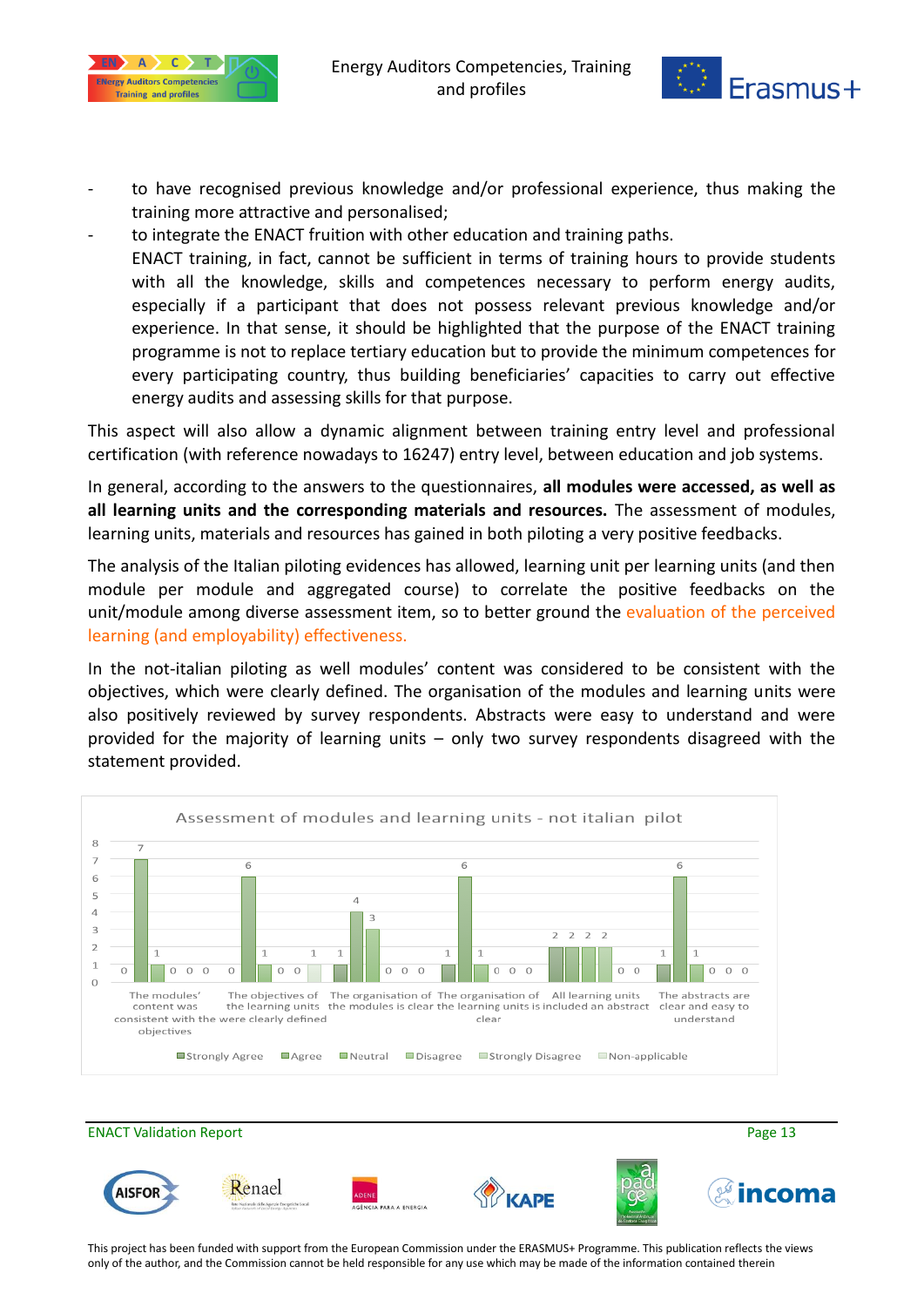



The evidences gathered within the Italian piloting with reference to the ENACT program articulation also address two other relevant dimensions:

- the **units/course duration**. It has been assessed, in 70% of cases, as balanced and in 27.7% of cases too long; however, the time spent by participants has been, in average, longer than the planned. A deeper analysis has been undertaken to correlate, analytically per units, subjective (experience, competences,….) and objective (unit contents, methodology, ….) dimensions. Also in the not Italian piloting, The number of training hours was considered to be insufficient to provide students with all the knowledge, skills and competences necessary to perform energy audits, especially if a participant that does not possess relevant previous knowledge and/or experience. However, the purpose of the ENACT training programme is not to replace tertiary education but to provide the minimum competences for every participating country, thus building beneficiaries' capacities to carry out effective energy audits and assessing skills for that purpose.
- the **supporting materials enrichment and/or contents deepening** with special refer to some modules (and relative knowledge, skills, competences system) considered as more critical and/or farer from the vertical specialisation of the professional profile (methodology, project management, financial and incentives).

The vast majority of survey respondents agreed that the ENACT materials and resources are well-

structured and easy to access. Furthermore, the ENACT visual identity was also positively perceived, with a large majority agreeing that materials and resources are clearly identified as belonging to the ENACT programme.



In both piloting, the quality of materials and learning resources available has

been receiving a very positive evaluation, confirming the great efforts deployed by the Consortium during the implementation and setting-up the ENACT training programme, system and resources (also with reference to the program architecture and the base of learning resources developed within the second project intellectual output).

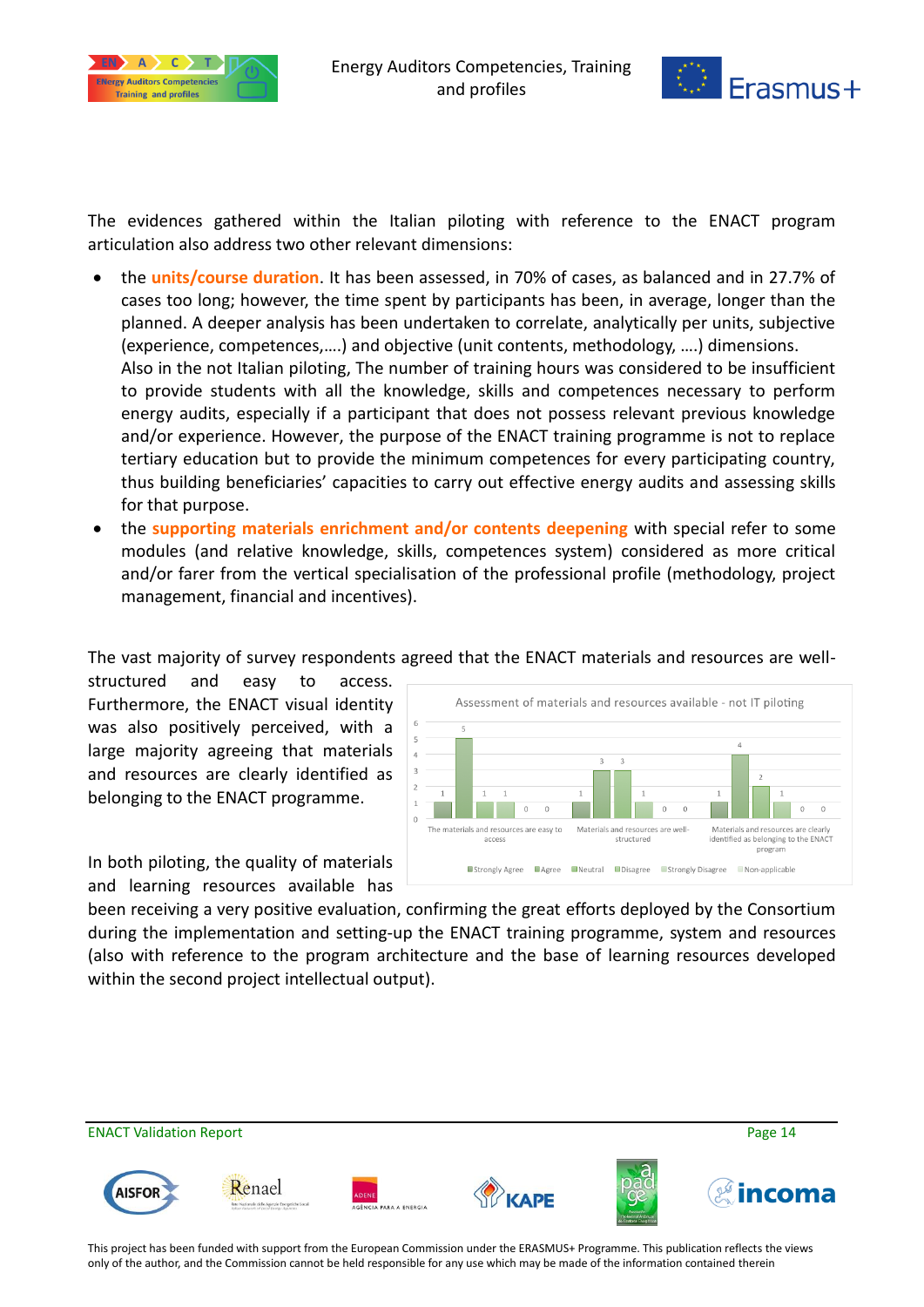



#### <span id="page-14-0"></span>*3.3 ENACT system*

Evidences obtained on the ENACT system were very positive, both within Italian and not Italian piloting.

In the first one (Italian piloting), the system (structure, navigation and tools) and the methodological approach employed for the ENACT distance learning has been performing as planned and has been positively evaluated. The effectiveness has been confirmed by both learning results (test successfully achieved) and by the *in itinere* and *ex post* satisfaction evaluation, where many items has been dedicated to the system and the distance learning. Deeper evidences analysis as well as improvement suggestions are reported widely, in the ENACT Italian Piloting Report.

In the second one (not Italian piloting), ENACT system has been presented in a dedicate in presence session and/or accessed directly by the participants. As already reported, many

*In the not-italian piloting, system feedbacks has been collected within the stakeholders meetings/demos and by on line questionnaires. A total of 8 system evaluation questionnaires were collected, representing more than 45 navigation hours on the ENACT system, according to the data from and answers to the questionnaires. On the other hand, statistics related to the platform performance corroborate the number of navigation hours indicated above and it is possible to observe that users that have not completed the questionnaire navigated for a relatively short period of time (approximately up to 30 minutes). In all countries, at least one user completed the entire course. Furthermore, and according to the statistics automatically generated by the platform, it should also be highlighted that stakeholders in Portugal accessed the common ENACT course in English only, whereas stakeholders in Spain and Poland accessed both the common and the national courses.*

portoguese participants accessed autonomously the system; in the other countries, country level credential has been used, also supporting the plenary and guided demonstration.

The fact that **the ENACT system can be easily accessed through the internet** was praised and stakeholders suggested that a **direct link to the platform** should be included in the ENACT website. Spanish participants considered the

system responsive and usable (and "intuitive"); polish ones mentioned some difficulties, also referred to the request to have the **access to the system in their own language** (polish stakeholders were in fact "discouraged" to a certain extent by the fact that the platform interface is available only in English, despite the fact that courses in partner countries' national languages were developed).

Answers obtained on the overall assessment of the system stress that survey respondents considered the ENACT system to be engaging and easy to use. Navigation was clear and easy for

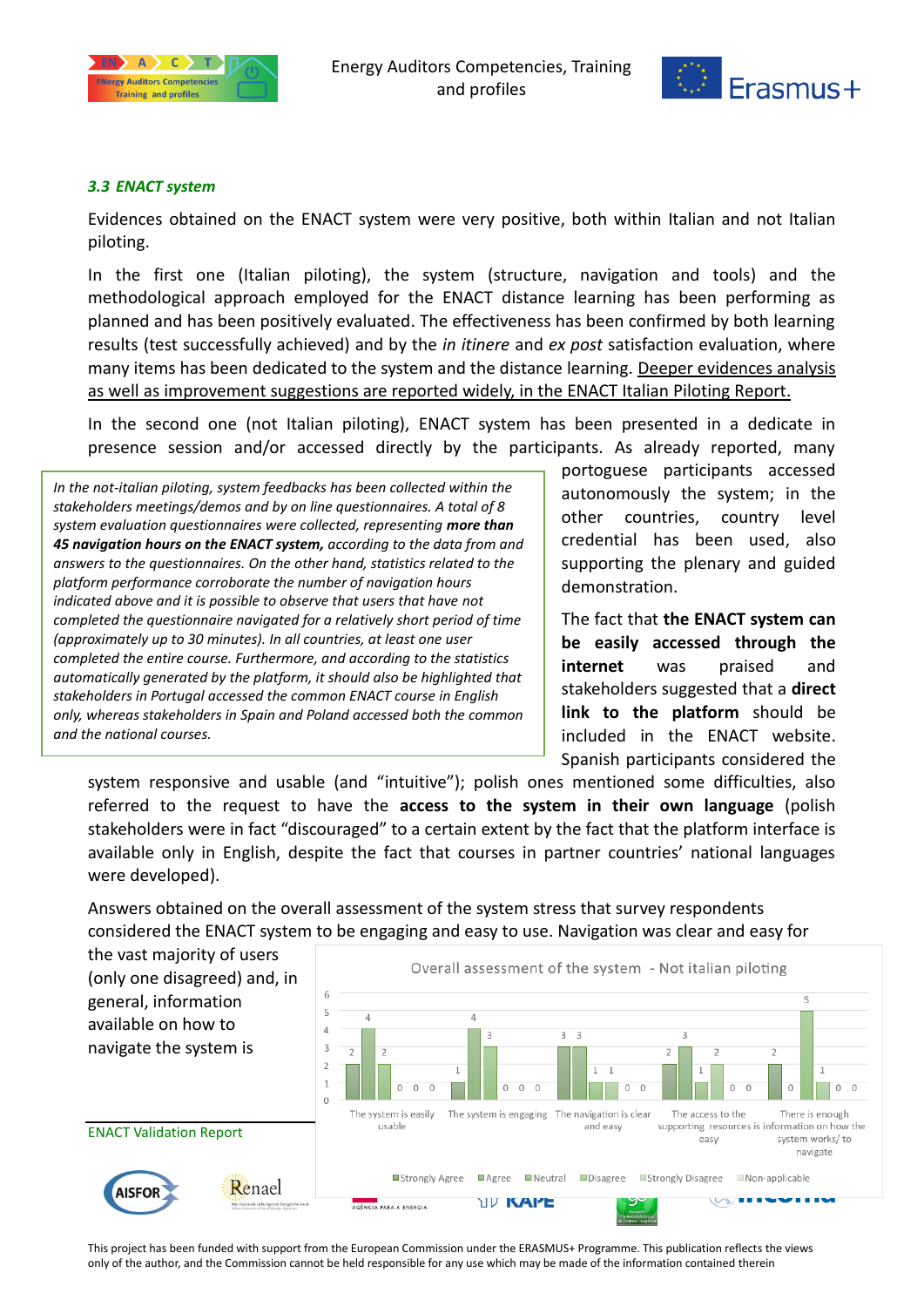



sufficient (only one disagreed).

Other interesting "system-related" evidences emerged from the both piloting; a part from some minor **technical issues related to the audio/video usability** (within Italian piloting); Italian participants highlighted the multichannel opportunity, with special refer to **mobile learning**. This aspect has been confirmed also by stakeholders involved in the other countries, that refer the need to **make the platform more compatible with the different internet browsers and/or mobile devices**.

Other ENACT system evidences are related to:

- the, the **possibility of downloading learning materials and resources and/or their refruition**. This aspect emerged within the Italian piloting and has been confirmed, especially, by stakeholders in Spain. Moreover, the ES piloting participants addressed the fact that units (and related materials) can only be accessed when completing the previous units and modules. That is, it is not possible to access a specific unit (or material) and the learner must complete the whole course up to that point. However, it must be taken into consideration that some learners' previous knowledge may be recognised and validated and, therefore, it may be the case that these learners will not need to go through all units. Indeed, stakeholders were interested in obtaining information about and understand what would happen or how the learner may be granted access to certain units without needing to access/complete the previous ones;
- the employment of some **traditional (in presence) sessions** and, more generally, the need to deepen the technical experiential practice to complete an energy audit.

### <span id="page-15-0"></span>**4. ENACT FINE TUNING PLAN**

According to the outputs and results of piloting activities briefly described, it is possible to conclude that participants and stakeholders involved in the different national levels agreed on:

- a positive evaluation of ENACT three main results (profile, program, system and resources)
- some main fine-tuning and/or valoristion aspects, although some aspects slightly differ in each national/regional contexts.

The current section includes the main conclusions in terms of fine-tuning of project outputs, that is, the identification of specific aspects to be adjusted and that will contribute to ensure their effectiveness and their further valorisation and other recommendations that support project sustainability.

The width (in terms of activities, time and participants) of Italian piloting and its evaluation approach, based on a continuous monitoring and in itinere evaluation actions, has allowed to

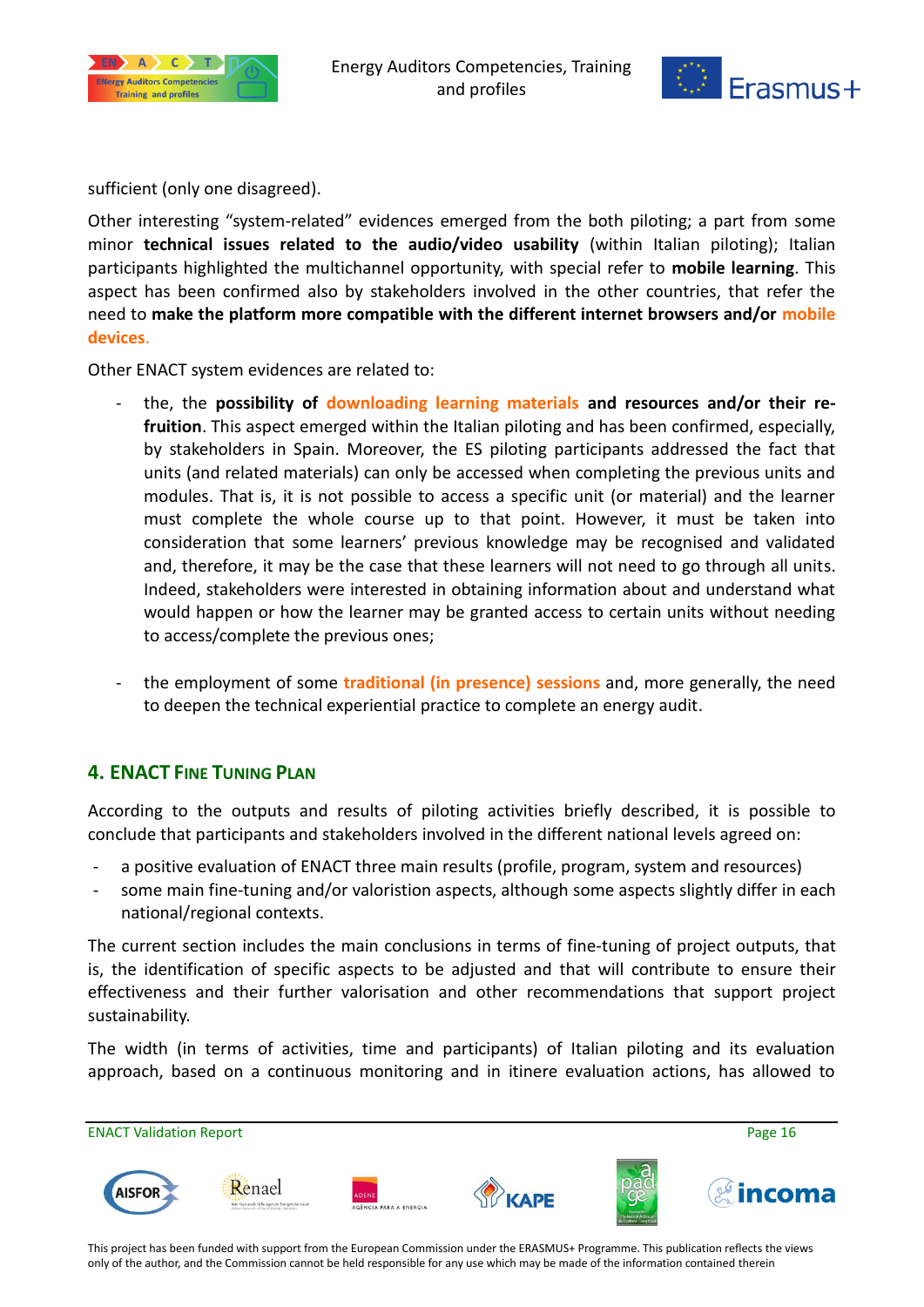



**implement many fine tuning actions during the same piloting timeframe**. These actions are reported within the Italian piloting report; some examples are: the alignment of learning outcomes, learning materials and duration for each unit during the pilot set-up; minus technical fruition aspects; interaction support within the ENACT 2.0.

During the last partner meeting in July 2016 partners:

- shared the **fine tuning actions undertaken** during the piloting process;
- assess the changes realised (and the other needs/evidences arised from pilot) and the potential need to modify the **Memorandum of Understanding**. They agreed on:
	- $\circ$  the changes implemented haven't modify the program architecture, the learning outcomes articulation, content and goals as well as the assessment system. Consequently, the interventions on ENACT that have been realised haven't modify the partners Memorandum of Understanding already defined in the previous project stages;
	- o the opportunity **to update and annex a new ECVET certificate** to be delivered at module completion (and at the end of the course). Incoma, supported by AISFOR, has then finalised the new MoU with the updated annexes. Partners has then signed the new MoU and annexes.
		- With ECVET reference they also shared the opportunity to develop a new supporting resource related to the communication to participants of the most relevant ECVET dimensions;
- evaluated the impact on the three ENACT results (profile, system, program and resources) and define a shared **further fine tuning plan** to be implemented at the project completion, also supporting some of the valorization paths defined within the ENACT Recommendations.

Here following the further fine tuning plan. The following fine tuning plan has been developed starting from the evidences collected within the Italian piloting, integrated with the ones reported in the National validation plan as well as to their synthesis in this present Report, as also agreed in the last partners transational meeting.

Consistently with ENACT results and resources and with the piloting foci, suggestions for the improvement of project outputs range from considerations to the ENACT profile (mostly in what concerns the need to focus on other sectors and other relevant professional figures) to suggestions in terms of action to undertake on the ENACT system and program.

As already reported, ENACT profile was positively assessed by stakeholders involved in validation activities. Even though labour market demand varies *ENACT profile and* 

*curriculum*

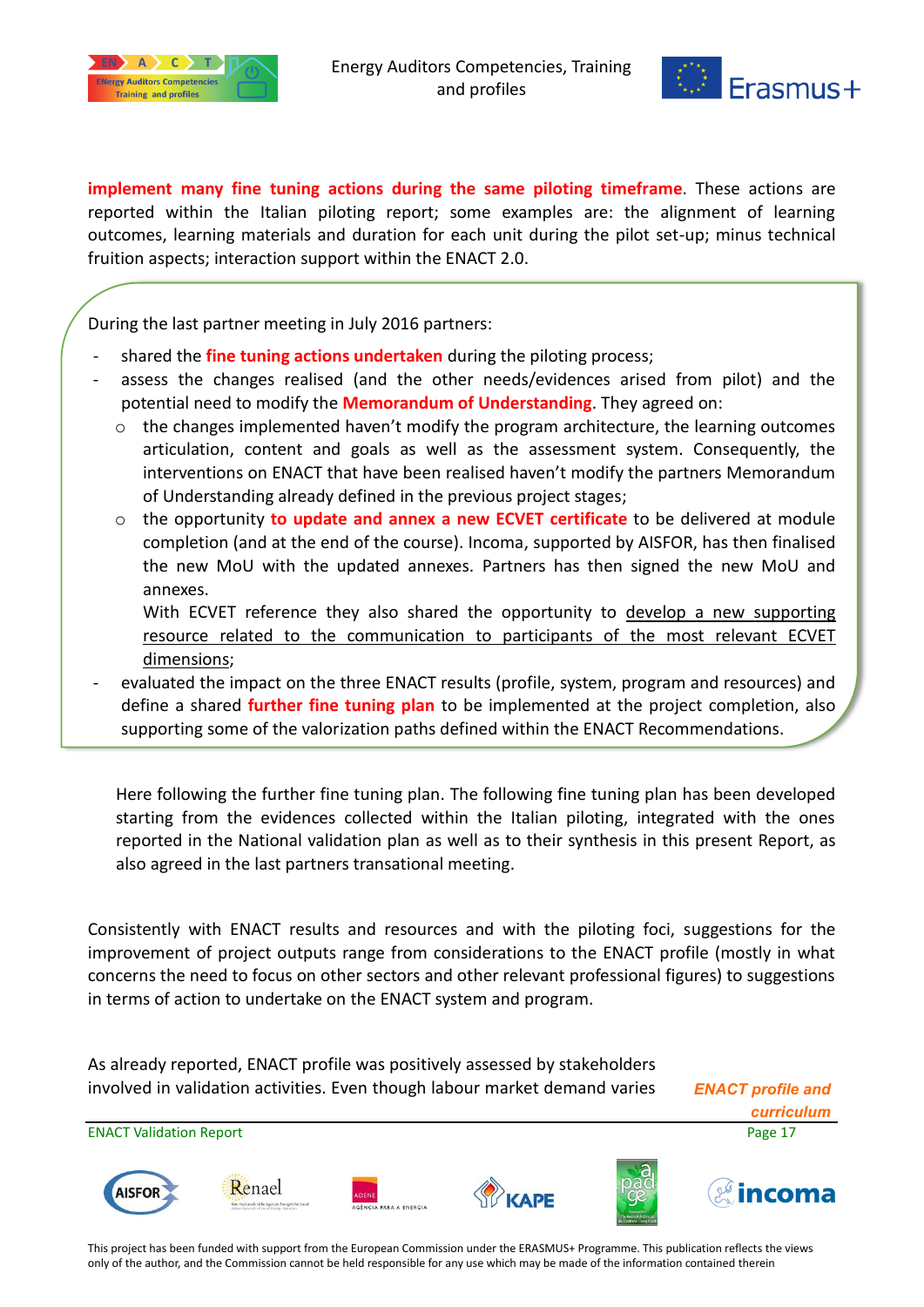



in partner countries and relies on government incentives and actions, this is an emerging sector and the ENACT profile shows potential for adoption in partner countries, especially considering the European policies on energy efficiency and the commitments and goals defined at national level to achieve and comply with European policies.

On the other hand, regarding the results obtained on the ENACT training programme, stakeholders highlighted its modular and online nature and the inclusion of technical and transversal aspects, such as marketing and communication strategies. Furthermore, the existence of an entry-level test and the definition of (or the possibility of defining) different entry levels based on beneficiaries' previous knowledge and expertise was also considered to be adequate.

This is confirmed by the evaluation evidences collected from Italian trainers as well as from participants, in terms of perceived learning effectiveness and job potential. Moreover, as already reported, the ENACT profile and curriculum fine tuning has been realised within the validation of the IO2 and the setting up of the third intellectual output (ENACT system, program and resources).

The **profile fine tuning** is then related to the need of:

- supporting on time its integration within the national/regional qualification frame and the European professional standard, both in terms of learning outcomes architecture and of entry level;
- dynamically align these fine tuning actions on a bot national and European perspective, allowing higher degree of job mobility and employability.

These actions also represent the base of the ENACT valorization strategy because they define an organic and common frame.

ENACT program has been identified on the bases of the just mentioned profile and related qualification schema. Program definition has been based on learning outcomes approach, correlating

*ENACT Program*

per each unit the KSC matrix, the methodologies and the contents (and their depth and width). This approach has also allowed to define the ECVET credits relative to each module.

ENACT program has been validated:

- within the Italian piloting per each learning unit (and module), by monitoring and assessing both the learning effectiveness (unit learning test) and the participants "reaction" and comments;
- within the not Italian piloting by presenting and sharing with stakeholders the overall program and its analytical structure (units, resources, methodologies, and so on).

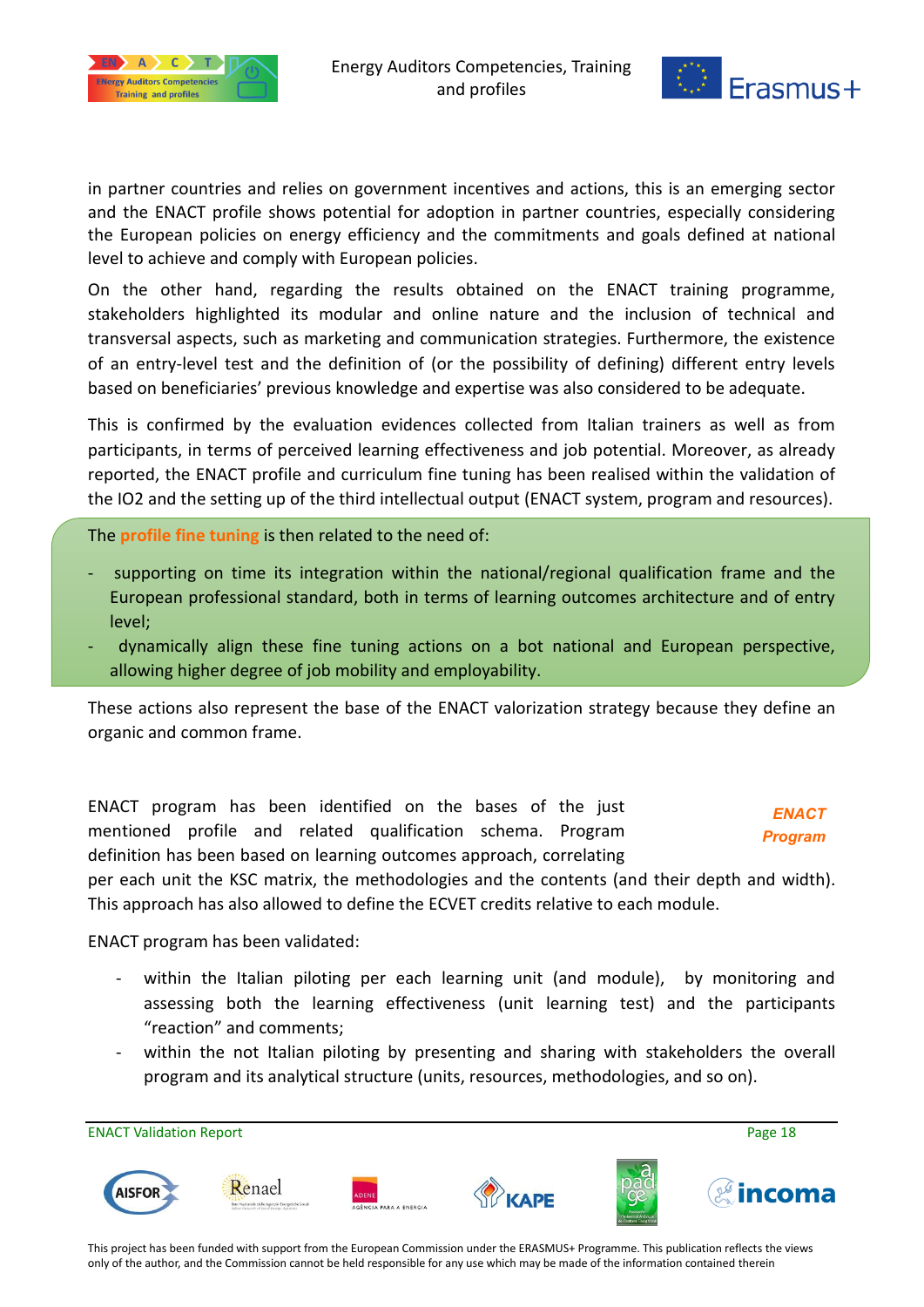



In both piloting, as already stated, a general appreciation has been given to the program structure, the modules/units contents, methodologies and resources. However, some improvement suggestions have emerged, common to the two piloting (of course, the Italian piloting has provided a deeper evidence and richer details).

In terms of the **ENACT programme**, stakeholders suggested the **further development of some modules and units**. Indeed, it was stressed that in some cases, existing learning materials and resources largely surpass the degree of depth required in that specific module/unit. This material could, therefore, be used to increase the number of training hours on that specific topic. According to the suggestions of Polish stakeholders, this is the case for HVAC systems, RES, building, and communication and marketing.

On the other hand, Portuguese stakeholders highly regarded the **development of a module on technical systems** (heating, cooling and preparation of sanitary hot waters), as well as highlighted the need to **include a greater approach to NZEB buildings** (nearly zero energy buildings) and explain its current state of the art in Europe.

**Suggestions related to technical aspects** were also covered by Portuguese stakeholders. Two specific remarks were made:

- Since one of the competences of the auditor will be the analysis of lighting and equipment in the residential sector, which is not foreseen in the current Portuguese legislation, stakeholders suggested that the calculation is made not by the current methodology for the residential sector, but through the planned 5R1C model EN ISO 13790, a model which has been adopted for the residential sector by some countries including France.
- Energy audits should be performed using the actual data, for example, taking into account the actual consumption of the dwelling or the real thermal characteristics of the building elements. Using generic values (as used in the certification when there is no information about what is there) will not be feasible for a more accurate analysis.

More generally, the need to **enrich learning and supporting materials and/or contents deepening** with special refer to some modules (and relative knowledge, skills, competences system) has been suggested within the Italian piloting as well with special reference to the modules considered as more critical and/or farer from the vertical specialisation of the professional profile (methodology, project management, financial and incentives).

Another fine-tuning aspect is related to the **units/course duration**; both pilots feedbacks calling for an enlargement of training hours. As already stated, however this fine-tuning dimension need to be balanced with subjective variables (such us competences degree and participant profile) and objective variables (such us contents depth and methodologies). The duration fine tuning already realised within the Italian pilot set-up confirmed this balance dimension; in fact, it has not

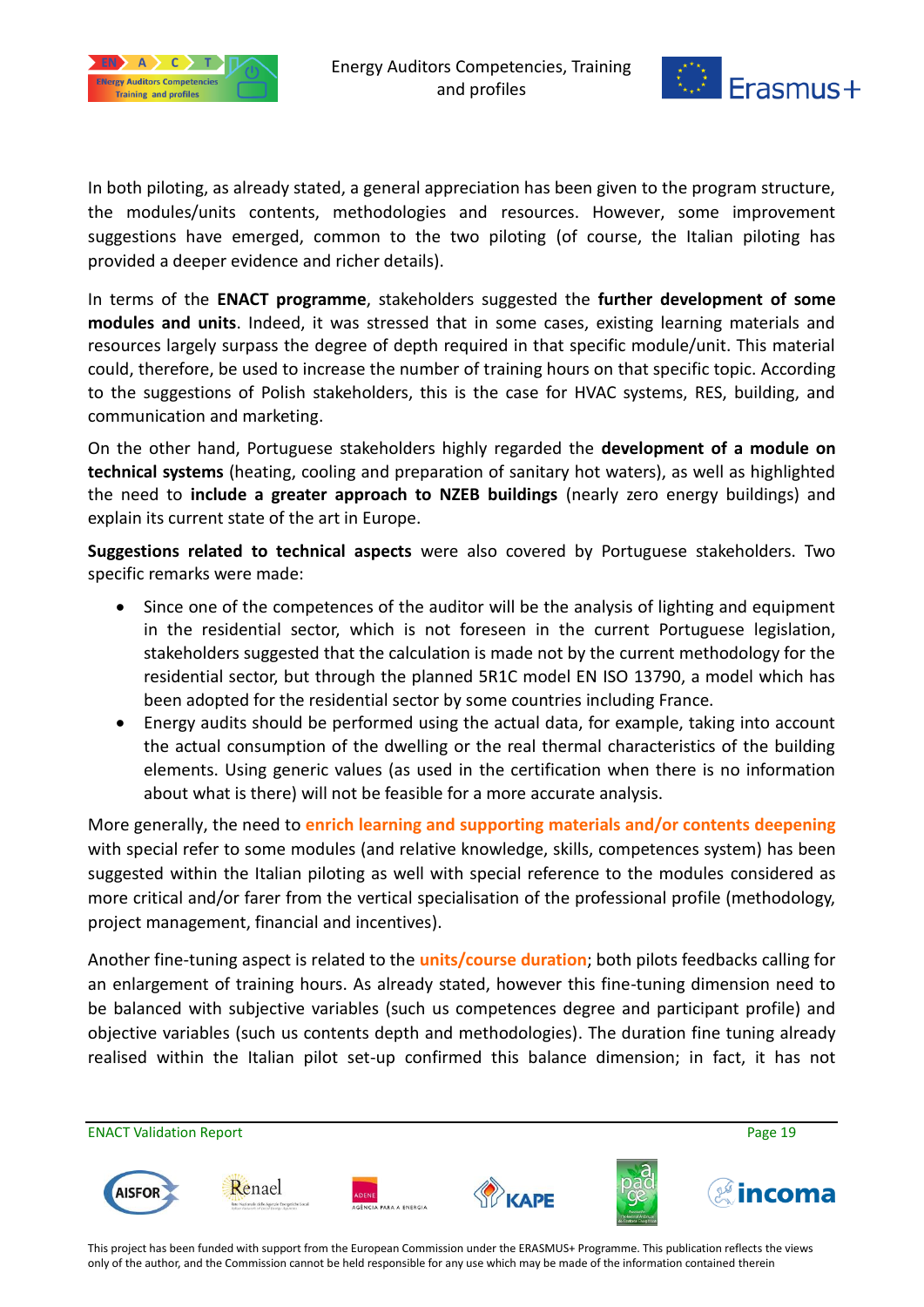



impacted the ecvet credit system recognized for each module (because of the balance between duration, methodology, complexity).

Finally, a focus on strengthening the course guidance to support the job market and professional opportunities valorisation has been highlighted within the Italian piloting.

The **program and curriculum fine tuning** is then related to the need of:

- program enlargement with special refer to "technical" contents (already available as supporting resources);
- learning and supporting materials enrichment and/or contents deepening;
- duration "balanced" review;
- activities aimed at furnish job guidance.

ENACT system was also positively evaluated, especially with reference to its usability and its webbased features. The **ENACT system will require some adjustments** to reach its full functionality

potential. On the one hand, the system needs to be **more responsive, user-friendly and appropriate to be used on mobile devices**. Indeed, it is important to take into consideration the increase in the use of mobile devices (not just cell phones but also tablets) and, consequently, users' needs to be able to access the system using multiple platforms.

*ENACT System and Methodologies*

In what concerns the need to make the system more user-friendly, one should also add the existence of different sensibilities. Whereas stakeholders in Spain considered that the platform was adequate, stakeholders in Poland experienced some difficulties in navigating the system, which could be addressed by providing an introductory document with some explanations on the platform. Moreover, it should also be pointed out that part of these difficulties experienced in Poland may be justified by the **language barrier**. Indeed, stakeholders in Poland suggested that the system interface should also be available in partners' national languages – even though ENACT foresees a common course in the English language, a national course was developed in partners' national languages; the platform interface, however, is available in English only.

On the other hand, stakeholders from all target countries also mentioned that it would be interesting to have the **option to download learning materials and resources** so that they could be accessed offline afterwards.

One interesting fine tuning (and/or improvement and valorisation) area is related to the (re)definition of the distance learning approach, solutions and tools. The ones employed in ENACT (asynchronous distance learning, supported by high quality multimedia SCORM learning object, integrated with additional supporting and learning resources and with social area) has been

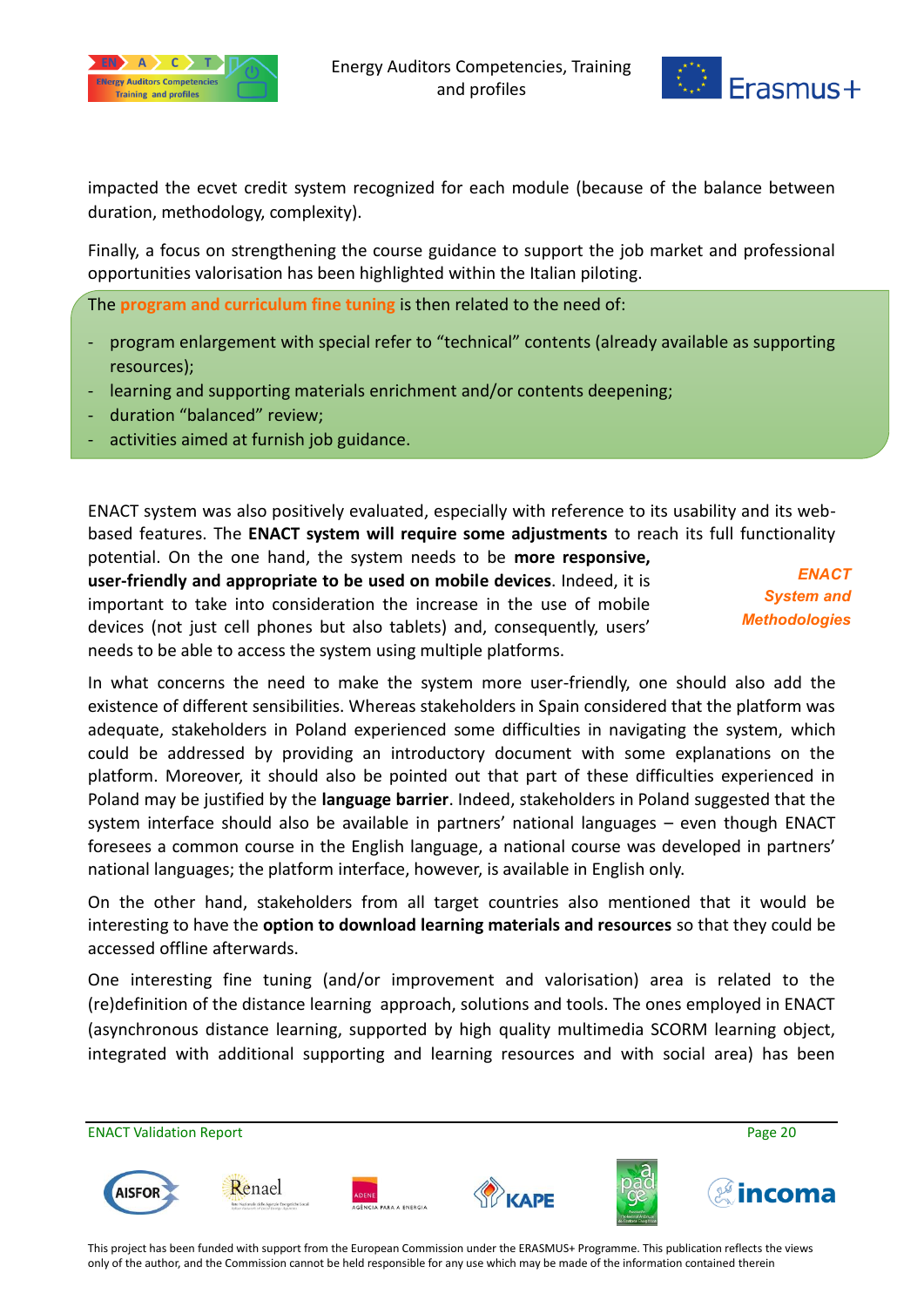



evaluated with a relevant positive grade. However, some suggestions and improvement areas have been identified.

Participants of the Italian piloting has expressed the potential of integrating ENACT system and program with **experiential methodologies** (in presence and/or in distance learning). The in-depth analysis carried out within the Italian piloting (supported by the fruition of the overall ENACT program from 144 professionals) highlighted that this aspect is particularly referred to the more "**experience/job" based learning units and modules**, such us the ones related to audit methodology, Project management, financial issues and incentives. This aspect has been confirmed also by several stakeholders, that agreed with the need to **provide a more practical approach to the ENACT training programme**, even though still maintaining the level of theoretical knowledge. This would also be an advantage and a positive differentiation for ENACT in what already is a saturated market in partners' countries.

Moreover, stakeholders also suggested that an aspect that could be considered and assessed in the **final exam** was the implementation of a complete Energy Audit by students. Actually, the final exam has already been defined within ENACT overall program and methodological plan; however, it has not be tested, due to the experimental dimension of the piloting realised.

The **system and distance learning methodologies fine tuning** is then related to the need of:

- improving the access tool usability, with special refer to the **multi-language** dimensions;
- integrating multichannel solutions, with special refer to the **mobile learning**;
- improving the participants **interaction** (among them and with trainers) and collaborative learning solutions;
- defining blended learning solutions and/or improving **experiential learning methodologies**, with special refer to some ENACT modules.

#### <span id="page-20-0"></span>**5. FROM FINE-TUNING TO VALORIZATION**

Further to the abovementioned adjustments that will contribute to ensure the effectiveness of project outcomes, several recommendations and valorisation actions were proposed by stakeholders.

On the one hand, stakeholders highlighted the **limited recognition of the ENACT training programme at European level**, considering that, at the current stage, it is recognised by the ENACT Consortium members, which include 6 institutions from 4 EU countries (Italy, Poland, Portugal and Spain) and relevant actors expressed the importance of recognition in other countries.

Indeed, increasing the recognition of the ENACT training programme would contribute to create more opportunities for beneficiaries, thus making ENACT more attractive. This could be achieved

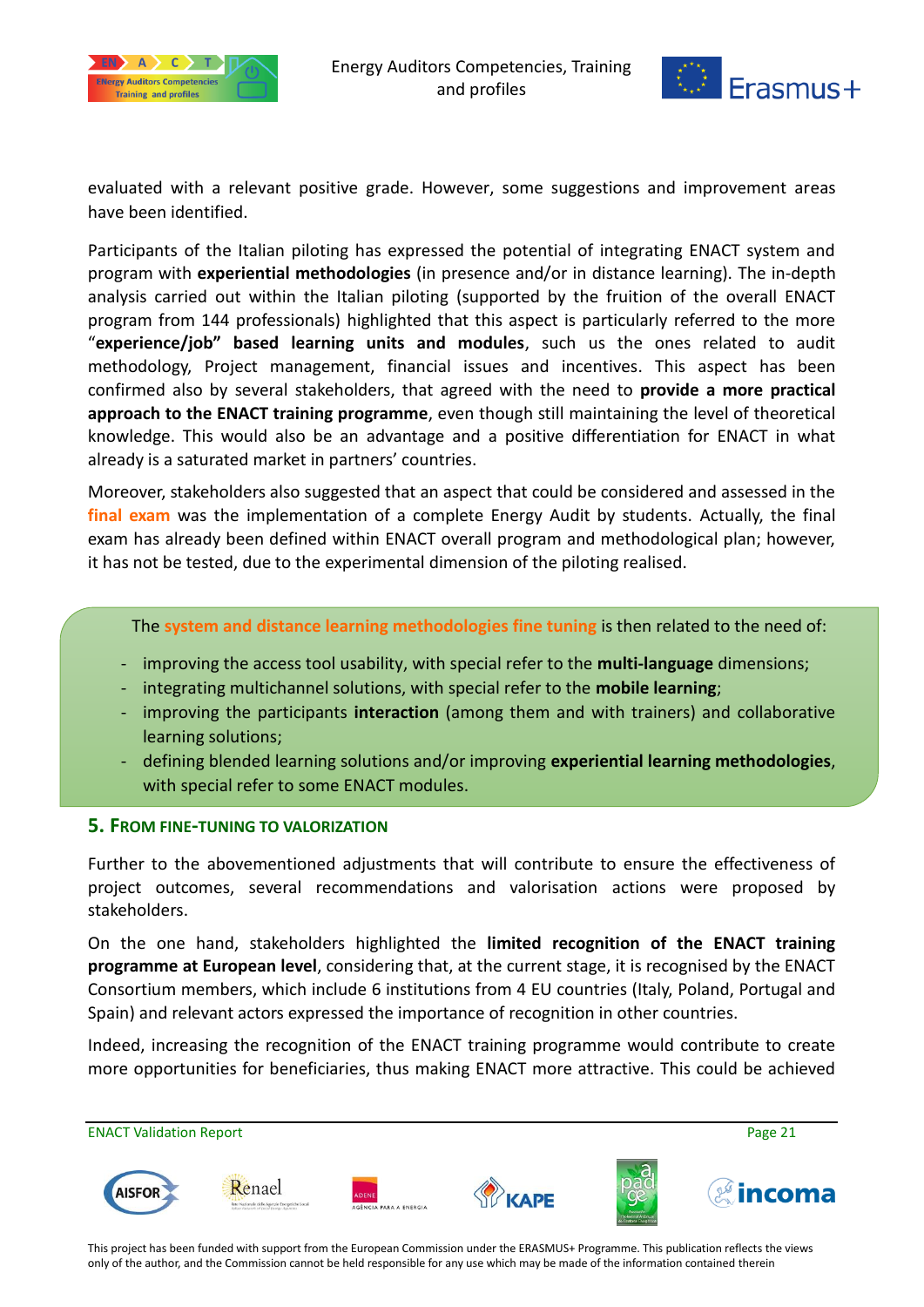



### by **generating synergies with other institutions and also by transferring the ENACT course to other European countries**.

On the other hand, the **existing current demand for different professional profiles from the energy sector** (such as the figure of the energy manager in Spain) may constitute a potential valorisation for ENACT. Indeed, ENACT can be valorised by **adapting the ENACT profile and training programme** to be suitable to other relevant professional profiles from the energy sector, considering that some of the knowledge, skills and competences of the various profiles are common.

Furthermore, it is also important to highlight the clear need to **expand the ENACT profile and training programme to other sectors, such as the industry sector**. Indeed, this aspect would also constitute a potential valorisation of the ENACT project by capitalising on the profile and training defined and on the synergies generated during the project lifecycle.

It is also relevant to add that, as explained, the ENACT training was delivered in Italy as part of the pilot activities. However, this was not the case for the remaining partner countries (Poland, Portugal and Spain). Still, during the realisation of the national validation activity in Spain, some stakeholders, namely students and potential beneficiaries of the ENACT training, expressed their interest in completing the course and requested more information about this possibility. Indeed, the debate among attendees resulted in the **proposition to carry out another testing and validate the ENACT course in Spain with a group of professionals** (and future professionals), some of them currently completing the Specialist Diploma in Energy Management at the Faculty of Building Engineering.

Finally, one of the aspects that should be addressed by the Consortium is the possibility of **recognising beneficiaries' previous knowledge and/or experience**. This would allow the institutions recognising the ENACT training programme to validate knowledge and competences demonstrated by students, allowing them to complete the unit/module examination directly.

Should this be implemented, it would require the revision of one important aspect of the platform: the fact that units and related materials may only be accessed once the previous units are completed. This is especially relevant for learners whose previous knowledge is recognised and validated and, therefore, will only need to access random materials.

#### <span id="page-21-0"></span>**6. CONCLUSION**

The present report has described the activities aimed at implementing the ENACT programme and system validation in Poland, Portugal and Spain, as integrated with the main evidences of the pilot testing carried out in Italy. A total of 267 participants has been involved: 144 in Italy, mostly professionals, attending the overall ENACT program and accessing all ENACT system areas, tools and resources; 123 representatives from relevant institutions were involved in ES, PT and PL national validation activities, the majority of which (94) through face-to-face meetings. At distance

ENACT Validation Report **Page 22** Renael **AISFOI**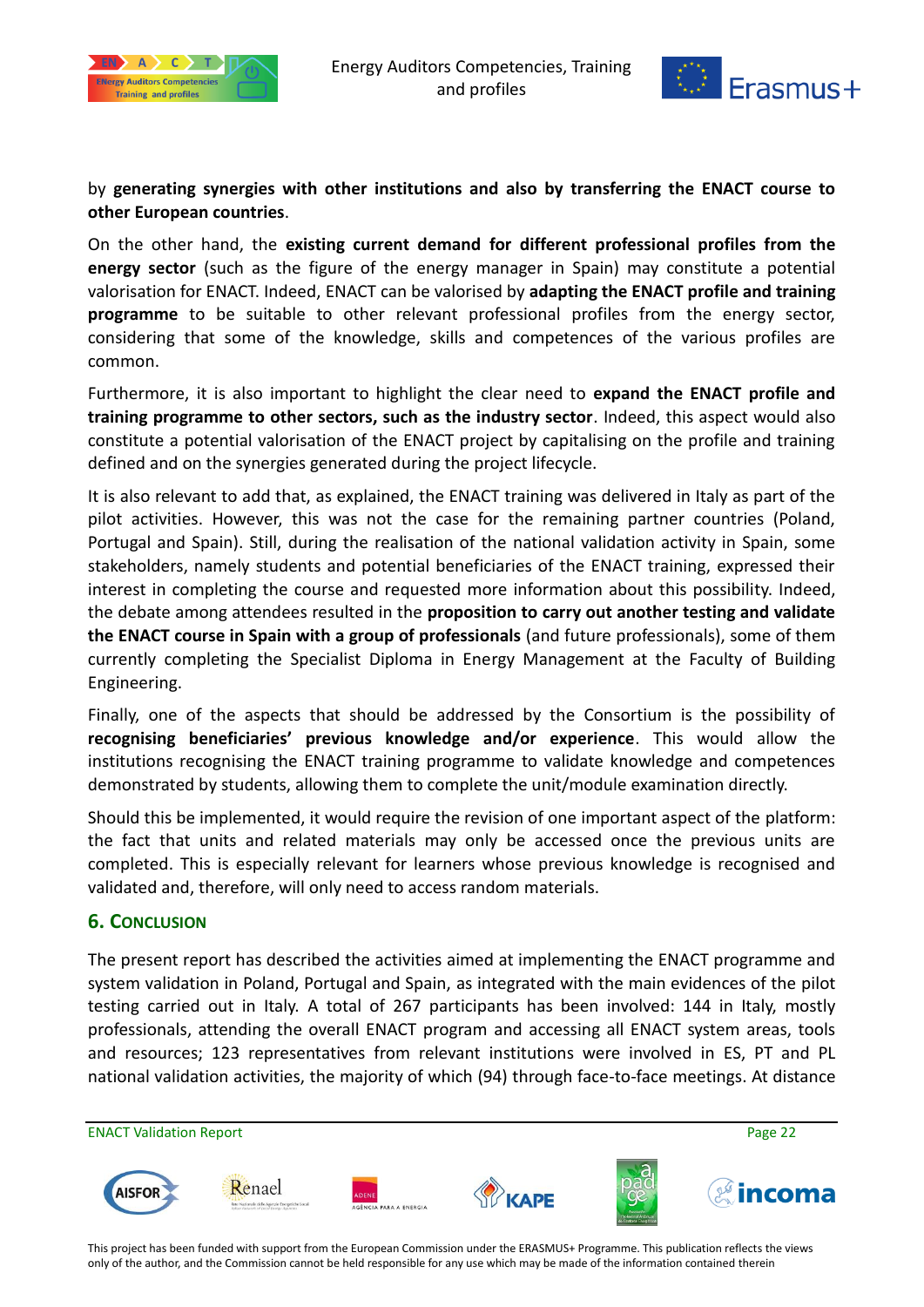



communication (e-mail) was used mostly to complement onsite meetings. Stakeholders involved in validation activities encompassed: educational actors (HEI and VET), students (HEI), entrepreneurs and professionals working in the energy sector, as well as representatives of public institutions, regional administrations and companies working in the sector.

In terms of results and evidences collected, participants and stakeholders positively assessed the ENACT profile and agreed that it is an important source of market homogenisation and regulation to what is an essentially unregulated sector. Evidences and feedbacks have been collected, analysed and compared, to support the definition of both fine tuning (as just described) and valorisation (as reported within the ENACT Recommendations document) strategy and actions.

**ENACT training and employment relevance** has been validated within pilot action; however, labour market demand varies in the different countries, which is related to the different levels of state or government incentives and actions to promote energy efficiency and the green sector. Therefore, even though these professional profiles (and the ENACT profile in particular) may be considered as relevant and upcoming, the need for incentives and even marketing should not be underestimated, especially considering the European and National policies on energy efficiency and the potential of this occupation. This call for a balanced and integrated consideration of supply (training and education) and demand (companies, job market) factors influencing the ENACT potentials, as it will be developed within ENACT Recommendations.

On the other hand, it was suggested that the Consortium addresses the recognition of the ENACT profile (and ultimately the ENACT training) in other countries. However, existing market demand calls for other professional figures related to the energy efficiency sector (such as the energy manager in Spain) and for a professional figure that focuses on sectors other than the residential (such as industry). As already stated, these themes, have represented the ENACT profile main scenario (as in the first project outputs) and, at the same time, represent the main valorization frame, as further deepen in the ENACT Recommendations (available in project website and European dissemination platform).

Furthermore, stakeholders also highlighted the need to broaden the recognition of ENACT to other countries (through synergies with other institutions or transferring its results).

Another aspect that should be addressed by the Consortium is the possible customisation of the ENACT training according to the students' profiles, through the recognition of previous knowledge and experience. This would open the possibility to create differentiated courses in terms of training hours and also employ a more practical approach.

All these aspects could be a potential valorisation of ENACT that should be addressed by the Consortium.

Additionally, stakeholders in Spain expressed their interest in completing the course and suggested the possibility of carrying out another testing and validate the ENACT course in Spain with a group